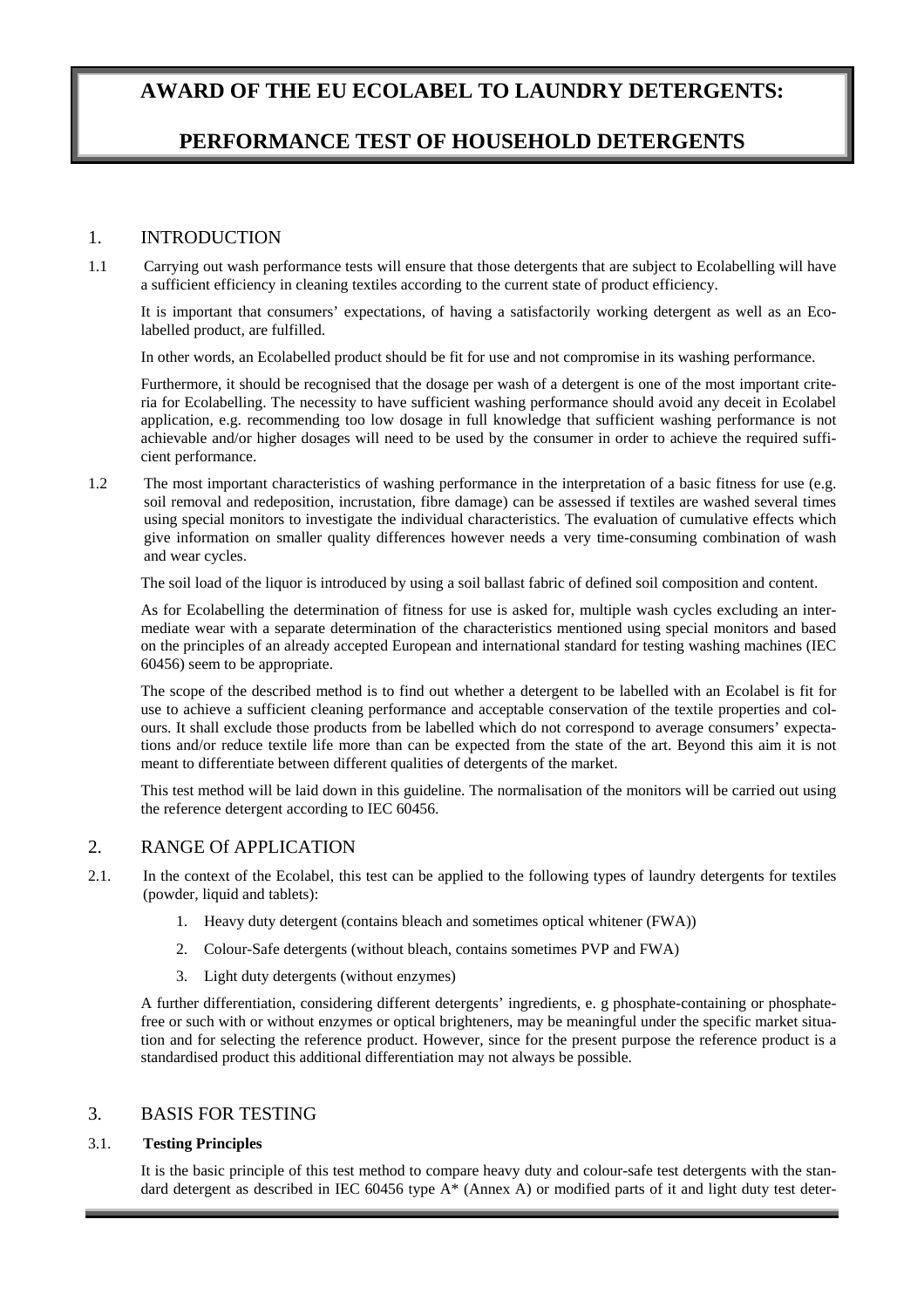gents with the light duty reference detergent (Annex B). The wash test is carried out using 25 cycles for heavy duty and colour-safe detergents respectively 15 cycles for light duty detergents using special white clean, soiled and/or stained swatches as monitors for determining the performance. In the case of colour-safe detergents additional tests with selected coloured monitors are added to evaluate colour stability and transfer.

# 3.2. **Test Criteria**

| <b>Test criteria</b>                                                             | <b>Type of Monitors</b>                                               | <b>Detection</b>            |
|----------------------------------------------------------------------------------|-----------------------------------------------------------------------|-----------------------------|
| Soil Removal                                                                     | <b>Uniformly Soiled Monitors</b>                                      | Reflectance Measurements    |
| Stain Removal                                                                    | Uniformly stained Monitors                                            | Reflectance Measurements    |
| Degree of Whiteness<br>acc. to colour shift number, Basic degree of<br>Whiteness | Standard cotton fabric acc. To ISO   Reflectance Measurements<br>2267 |                             |
| Fabric Damage<br><b>Fabric Incrustation</b>                                      | Standard cotton fabric acc. To ISO<br>2267                            | <b>Physical Measurement</b> |
| Dye Transfer                                                                     | <b>Test Textiles</b>                                                  | <b>Physical Measurement</b> |

# 4. TESTING PROCEDURE

# 4.1. **General Test Procedures**

#### 4.1.1. **Washing Machines**

Programmable electronic washing machines with drain closure, which are set to a medium performance programme as the modified Miele Novotronic W 375 (technical specifications see Annex C).

#### 4.1.2. **Wash Water**

In order to get comparable results, the hardness of the water used shall be  $2.5 \pm 0.2$  mmol/L calculated as CaCO<sub>3</sub>. This corresponds to the medium of European hardness. The Ca/Mg ratio shall be  $3 \pm 0.5$ . The temperature of the supply water shall be  $(15 \pm 2)$  °C; the dynamic pressure of the water supply at each water inlet shall be within the range indicated by the manufacturer and shall be stated in the report in case that the detergent under test shows problems during transfer into the machine.

If needed, water hardening can be performed according to the principles of IEC 60734 for testing of wet appliances. Water softening can be achieved mixing hard water with softened water.

#### 4.1.3. **Wash Programmes and Temperatures**

The wash programmes used for the different detergents are carried out without a pre-wash: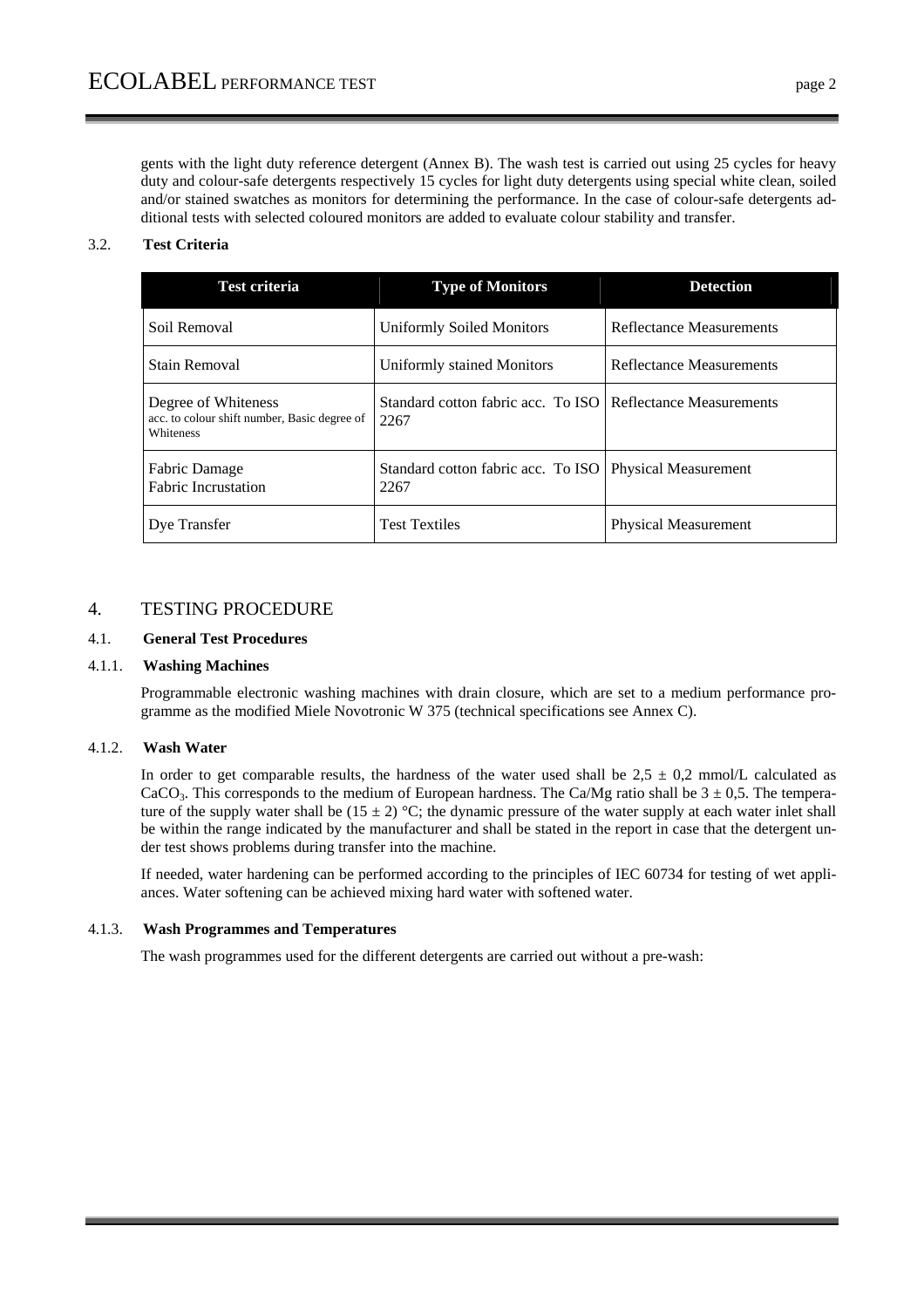| <b>DETERGENT</b>  | P/L    | PROGRAMME*         | <b>TEMPERATURE</b> |
|-------------------|--------|--------------------|--------------------|
| <b>Heavy Duty</b> | Powder | Normal Cotton Wash | 40 °C              |
|                   | Liquid | Normal Cotton Wash | 40 °C              |
| Colour-Safe       | Powder | Normal Cotton Wash | 40 °C              |
|                   | Liquid | Normal Cotton Wash | 40 °C              |
| <b>Light Duty</b> | Powder | Delicate Wash      | 40 $\degree$ C     |
|                   | Liquid | Delicate Wash      | 40 $\degree$ C     |

\* The programmes used in the recommended washing machine and the description of programming the 40 °C cotton programme to a medium washing performance are given in Annex C. For the delicate wash the original programme is used without a special change of the programme and without using the water plus button. The final spin (600 min<sup>-1</sup>) is switched of and at the end of the washing programme an extra spin with 1600 min<sup>-1</sup> is adjusted.

# 4.1.4. **Wash Loads**

Each test series has to be started with a new wash load. The wash load used is dependent on the type of detergent under test. It consists of

Heavy duty and colour-safe detergents:

- A clean all cotton ballast load  $[1]$  for the normal cotton wash programme as described below
- 2 standard cotton cloth according to ISO 2267
- ♦ 6 uniformly soiled soil removal and 12 stain removal monitors as described below included in the washes 6 to 15
- Two pieces of soil ballast load added to all washes

The total load per wash including ballast and monitors shall be  $(4.0 \pm 0.2)$  kg for the cotton programme.

Light duty detergents:

- A clean knitted polyester load  $^{[2]}$  for the delicate wash programmes as described below to reach a total weight of 2,5 kg load
- 2 standard cotton cloth according to ISO 2267
- ♦ 4 uniformly soiled soil removal and 14 stain removal monitors as described below included in the washes 6 to 15
- Two pieces of soil ballast load added to all washes

The total load per wash including ballast and monitors shall be  $(2,5 \pm 0,1)$  kg for the delicate programme. Therefore all test fabrics (soiled monitors, soil ballast, standard cotton fabrics) are filled up with polyester base load to 2,5 kg.

[1] *The base load of cotton shall consist of sanforised cotton pillowcases and cotton huckaback hand-towels conforming with the following specifications. The values are for new (unwashed) textiles Pillowcases Bleached cotton 1/1 plain weave Mass per unit area*  $(185 \pm 5)$  g/m<sup>2</sup> (of finished fabric) *Warp*  $(23 \pm 1)$  threads/cm of  $(36 \pm 1)$  tex **Weft**  $(23 \pm 1)$  threads/cm of  $(36 \pm 1)$  tex  $(23 \pm 1)$  threads/cm of  $(36 \pm 1)$  tex  *Pieces of (1 600 mm x 800 mm) ± 2% folded in half and sewn*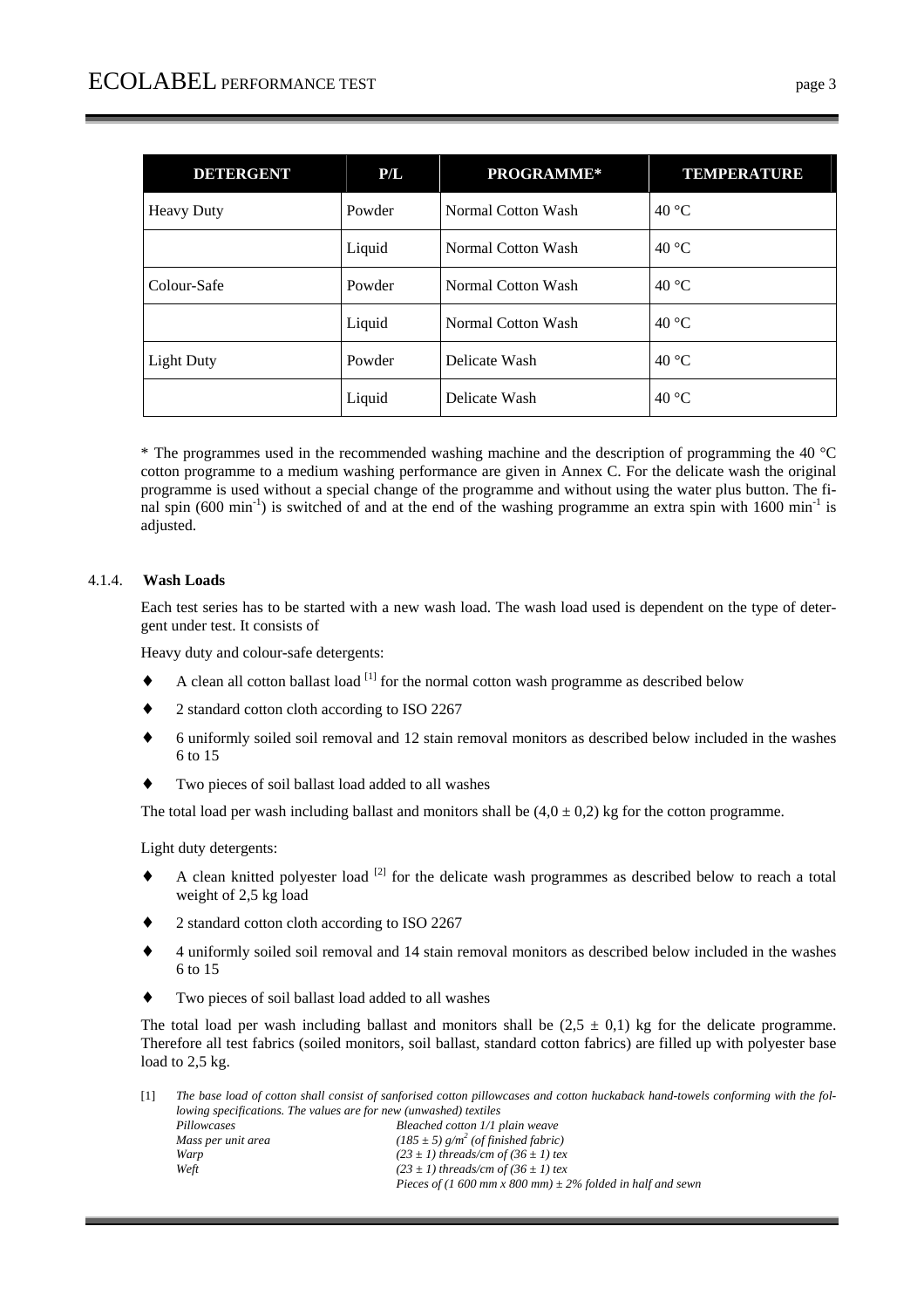| Hand-towels        | Bleached cotton weave-huckaback                      |
|--------------------|------------------------------------------------------|
| Mass per unit area | $(230 \pm 10)$ g/m <sup>2</sup> (of finished fabric) |
| Warp               | $(19 \pm 1)$ threads/cm of $(36 \pm 1)$ tex          |
| Weft               | $(13 \pm 1)$ threads/cm of $(90 \pm 1)$ tex          |
| Size               | $(1\ 000\ mm\ x\ 460\ mm) \pm 10\ mm$                |
|                    |                                                      |

Proportion of textiles

 *along the three open edges thus forming double thickness (finished size = 800 mm x 800 mm) – the shrinkage shall be less than 2% in a test according to ISO 6330, programme 4.1* 

| Rated capacity [kg] | <b>Number of Pillowcases</b> | Number of hand-towels |
|---------------------|------------------------------|-----------------------|
|                     |                              | $9 - 14$              |

[2] *The base load shall consist of double knitted polyester in pieces conforming with the following specification.* 

|                     | Knitted polyester fabric                                            |
|---------------------|---------------------------------------------------------------------|
| Mass:               | $(35 \pm 1) g$                                                      |
| Mass per unit area: | $(200 \pm 10)$ g/m <sup>2</sup>                                     |
| Size:               | $(30 \pm 1)$ cm X $(30 \pm 1)$ cm, double layer sewn along all four |
|                     | edges.                                                              |

At least every 3<sup>rd</sup> wash cycle of the 25 test cycles the cotton ballast (pillowcases and huckaback towels) must be dried. The polyester ballast load is not dried between the cycles. After each wash cycle the two standard cotton clothes has to be ironed (adjustment: 2 points without steam).

#### 4.1.5. **Pre-treatment of standard cotton fabric**

Before starting the 25 respectively 15 test cycles the standard cotton clothes for all products including reference (5 pieces per product) and huckaback towels which should be used as carrier fabrics for the stains (4 pieces per product plus an additional set of 4 pieces per product to spend time during the test) are put together to a  $(4.0 \pm 1)$ 0,5) kg load. 3 washes at 95 °C cotton programme without pre wash with water plus button in the Miele Novotronic W 375 machine have to be carried out. The basic powder of ECE standard detergent [1] for colour fastness (free of optical brighteners) in a dosage of 91,0 g per 4,0 kg load is used. Only after the  $3<sup>rd</sup>$  wash the standard cotton cloth will be ironed (adjustment: 2 points without steam).

[1] Detergent according. to ISO 6330 is used

#### 4.1.6. **Dosage of the Detergent under Test**

The dosage (g/wash) is taken as recommended by the detergent producer or distributor for "normally soiled" textiles. The addition is carried out according to the manufacturer's dosage instructions for a water hardness of 2,5 mmol/L. If this water hardness is borderline in the water hardness categories given in the dosage instructions, the lower dosage will be used. If the dosage is expressed as a volume and the density of a product is not given on the package, the test organisation shall get the bulk density of the product from the manufacturer in order to calculate the dosage in grams. If the detergent producer recommends a dosing aid, it will be used.

#### 4.1.7. **Reference Detergent**

Specification for the reference detergent for heavy duty and colour safe detergents are given in IEC 60456. It shall be run in parallel with a detergent to be tested in order to achieve reproducible results. The following dosage is used: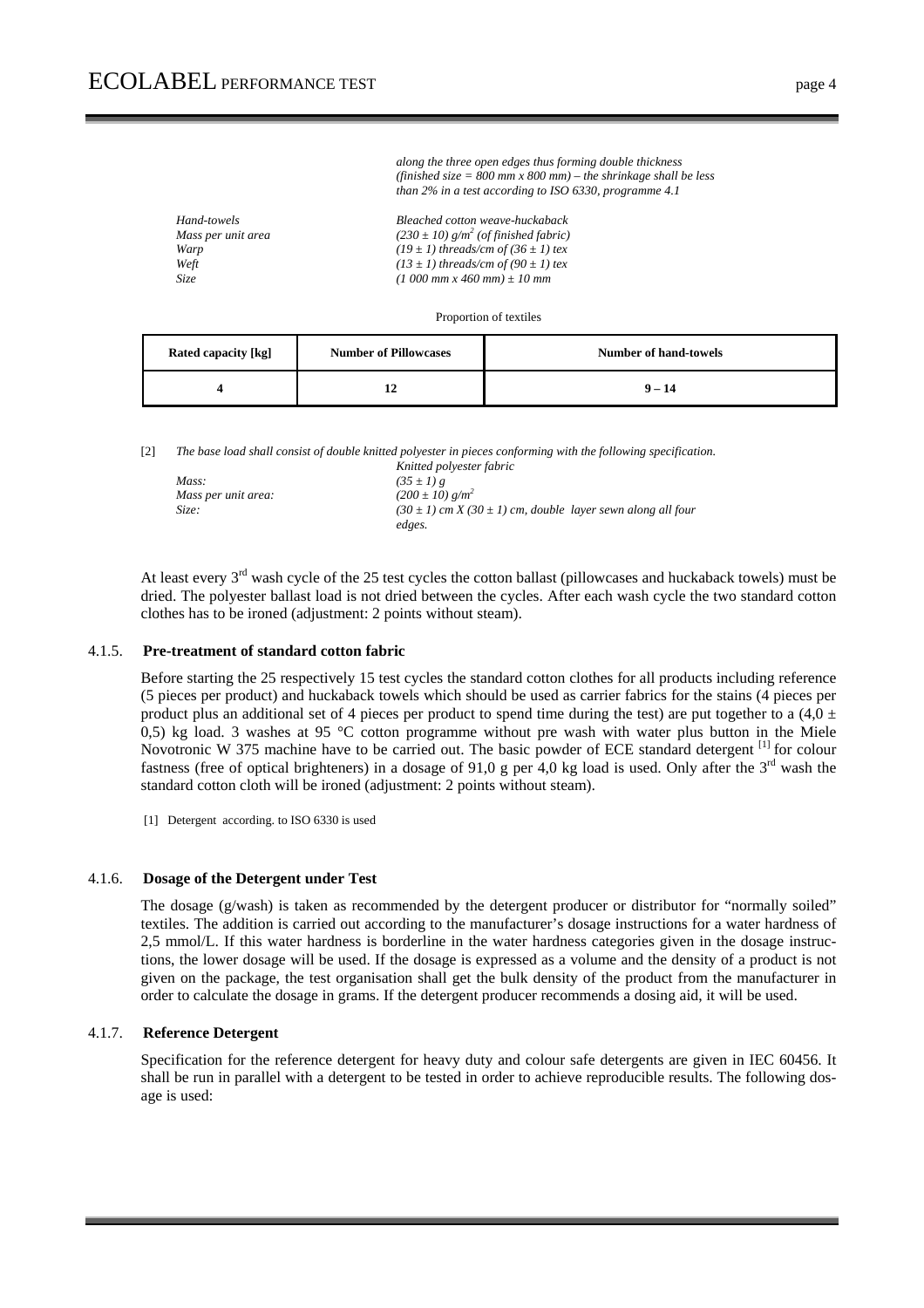| <b>Detergent under Test</b> | <b>Reference Detergents</b>             |               |                           |
|-----------------------------|-----------------------------------------|---------------|---------------------------|
|                             | <b>Basic Detergent</b>                  | <b>Bleach</b> | <b>Additive</b>           |
| <b>Heavy Duty</b>           | 91 g<br>(Basic Powder IEC A*<br>[1]     | 24g<br>(SPB4) | 3,5g<br>(TAED)            |
| Colour Safe                 | 91 g<br>(Basic Powder IEC<br>$A^{*[1]}$ | <b>None</b>   | $2.5$ ml<br>$(PVP^{[2]})$ |
| <b>Light Duty</b>           | 100 ml/wash<br>$cycle^{[3]}$            | <b>None</b>   | <b>None</b>               |

- [1] Detergent A according. to IEC 60456 is used (see Annex A)
- [2] BASF Sokalan HP 56
- [3] Liquid References for light duty detergents is used (see Annex B)

#### 4.1.8. **Test products**

The test samples are provided by the producer or distributor. Both reference detergents and PVP are available from **W**-Testgewebe GmbH.

The amount of products needed for the whole test (max. 30 wash cycles for heavy duty and colour-safe products respectively max. 20 cycles for light duty detergents) shall be thoroughly mixed in a container and stored, in individual dosage lots, in sealed bags or cans. Mixing shall be done in such a way that it does not destroy the structure of the powder or change its physical properties.

#### 4.1.9. **Number of Wash Cycles**

Heavy duty and colour-safe detergents:

25 wash cycles are carried out consisting of:

- 5 cycles with ballast load, soil ballast fabric and standard cotton fabric acc. to ISO 2267.
- 10 cycles with ballast load, added soil and stain removal monitors, soil ballast fabric and standard cotton fabric acc. to ISO 2267.
- 10 cycles with ballast load, soil ballast fabric and standard cotton fabric acc. to ISO 2267.
- Extra cycles for determination of colour transfer in a launder-O-meter or linitest only for colour-safe detergents.

#### Light duty detergents:

15 wash cycles are carried out consisting of:

- 5 cycles with ballast load, soil ballast fabric and standard cotton fabric acc. to ISO 2267.
- 10 cycles with ballast load, added soil and stain removal monitors, soil ballast fabric and standard cotton fabric acc. to ISO 2267 wash test cloth.

# 4.2. **General Test Procedures**

4.2.1. **Type and Application of Soil Removal Monitors**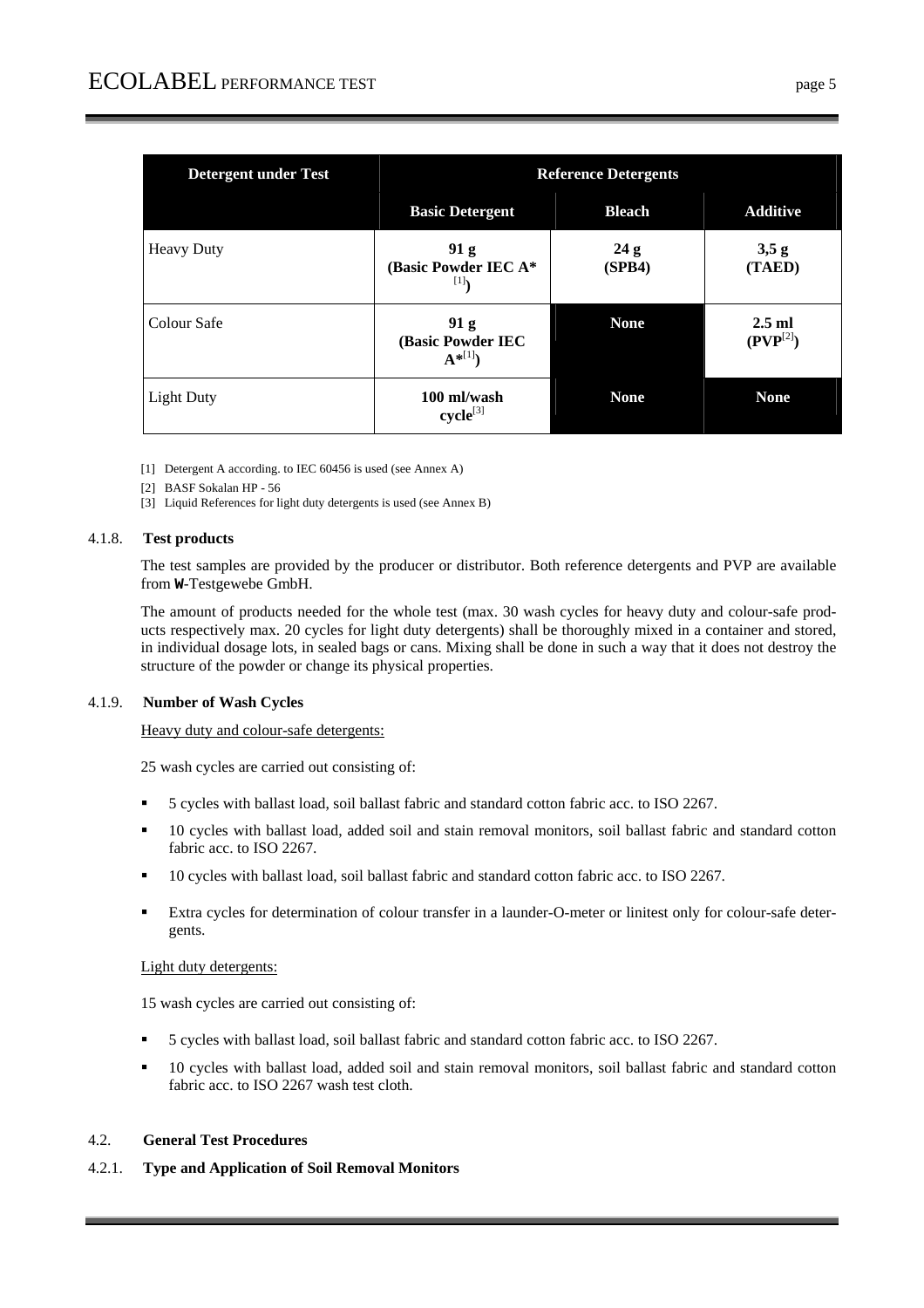The type of soil removal monitors is independent of the detergent under test. They are prepared and used in a way that they reflect today's detergency problems as well as consumers' habits with frequent washes and short storage time of the dirty articles.

| <b>Criteria</b>                    | <b>Heavy Duty</b>                                                                                                                               | <b>Colour-Safe</b>                                                                                                                                  | <b>Light Duty</b>                                                                                   |
|------------------------------------|-------------------------------------------------------------------------------------------------------------------------------------------------|-----------------------------------------------------------------------------------------------------------------------------------------------------|-----------------------------------------------------------------------------------------------------|
| General Detergency<br>Soil Removal | Pigment/Sebum on cotton<br>(W 10D)<br>mineral oil/black ink<br>(EMPA 106)<br>vegetable oil/milk/ ink on<br>cotton $(\mathbf{W} 10 \text{ PPM})$ | Pigment/Sebum on cot-<br>ton $(W 10D)$<br>mineral oil/black ink<br>(EMPA 106)<br>vegetable oil/milk/ ink<br>on cotton $(\mathbf{W} 10 \text{ PPM})$ | Pigment/Sebum on<br>wool ( $W$ 60D)<br>vegetable oil/milk/ink<br>on cotton $(\mathbf{W} 10$ PPM $)$ |

The monitors are cut into squares of  $(12 \times 12)$  cm<sup>2</sup> and marked on the right side. They are fixed together with the uniformly stained wash monitors on four huckaback towels as shown under point 4.2.4 with the right side showing. The monitors used in the wash performance test shall be from the same production lot.

### 4.2.2. **White Unsoiled Multiple Wash Monitors**

White cotton fabric according to ISO 2267. Per test series and product under test 3 m of standard fabric (for heavy duty and colour-safe detergents) respectively 2 m of standard fabric for light duty detergents is prewashed according to ISO 2267 and pre-cut into pieces of a length of 60 cm (heavy duty and colour-safe detergents) respectively 40 cm (light duty detergents) giving the no. 1 to 5. For heavy duty and colour-safe detergents initial tensile strength, fluidity, ash content, colour shift number (FAZ-value) and basic degree of whiteness are determined before use taking the specimens 1 and 5. For light duty detergents only initial ash content and basic degree of whiteness are determined before use. Sample 3 has to be stored as a reserve. Samples 2 and 4 are added to the washes 1 to 25 respectively 1 to 15 drying and ironing them cautiously between the individual washes (adjustment: 2 points, without steam).

3 pre-washes of standard cotton cloth: See point 4.1.5

A scheme how to manage the samples for determination of secondary washing effects is given in Annex D.

#### 4.2.3. **Type and Application Soil Ballast Load Fabric**

In order to get information about the anti-redeposition capacity of the detergent under test and its elasticity against soil loads of the textiles washed two ballast soil cloths (24 x 34) cm<sup>2</sup> shall be added. It shall represent the kind (pigments, fat, proteins, starch, hardness etc.) and amount of soiling usually being present in a "normally soiled wash load. They shall be added to every wash repetition. A commercially available ballast soil is **W**  $10SBL$  (24 x 34) cm<sup>2</sup> which consists of a mixture of pigment and fatty soil, proteins and starch as well as hardness salts on cotton.

#### 4.2.4. **Uniformly Stained Wash Monitors**

As it is the main objective of this test method to decide whether a product is fit for use or not it is reasonable to substitute the hand made stains by a more reproducible production technique which may be padding, spraying or printing of stain materials uniformly onto fabrics.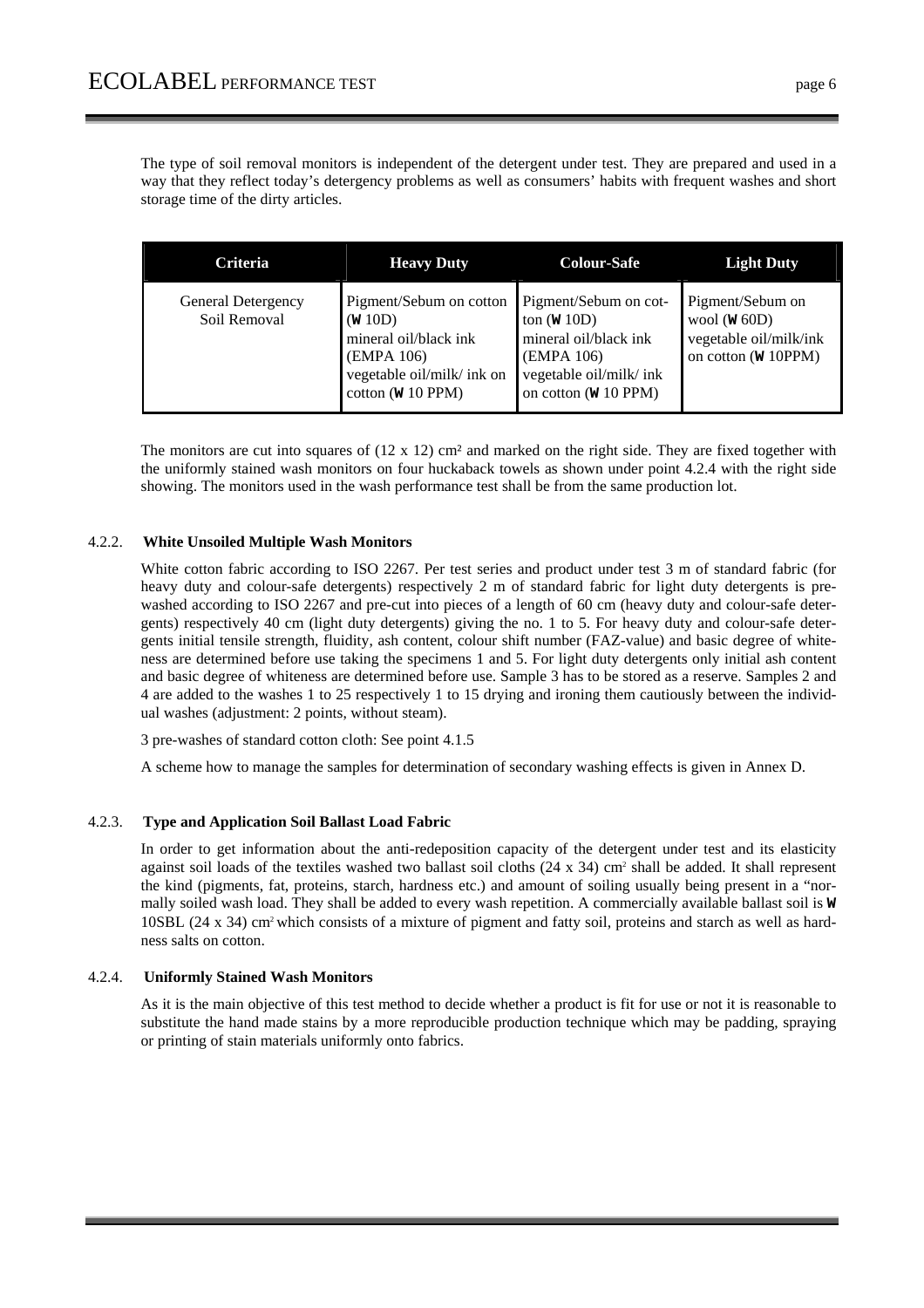| Criteria               | <b>Heavy Duty</b>                                                                             | <b>Colour-Safe</b>                                                                                                   | <b>Light Duty</b>                                                                                                                                            |
|------------------------|-----------------------------------------------------------------------------------------------|----------------------------------------------------------------------------------------------------------------------|--------------------------------------------------------------------------------------------------------------------------------------------------------------|
| <b>Fatty Stains</b>    | Used motor oil on cot-<br>ton $(W 10$ GM)                                                     | Used motor oil on polyes-<br>ter/cotton $(\mathbf{W} 20 \text{ GM})$                                                 | Make up on cotton<br>(W 70 MU)                                                                                                                               |
| <b>Bleaching</b>       | Red wine (EMPA 114)<br>tomato ketchup $(W 10T)$<br>on cotton<br>grass (EMPA 164) on<br>cotton | $Red$ wine $(W 20L)$<br>tomato ketchup ( $W$ 20T)<br>on polyester/cotton                                             | Tea on polyester/cotton (W<br>20J<br>red wine on polyes-<br>ter/cotton<br>( <b>W</b> 20 L or EMPA 114)<br>tomato ketchup on polyes-<br>ter/cotton<br>(w 20T) |
| Enzymatic Soil Removal | Pre-aged egg yolk on<br>cotton ( $W$ 10EG)<br>milk cacao on cotton<br>(EMPA 112)              | Pre-aged egg yolk on cot-<br>ton $(W 10EG)$<br>milk cacao on cotton<br>(EMPA 112)<br>grass (EMPA 164) on cot-<br>ton | Pre-aged egg yolk<br>on polyester/cotton<br>(w 20 EG)<br>milk cacao on cotton<br>(EMPA 112)<br>grass on cotton (EMPA)<br>164)                                |

All stains are commercially available. As in practical applications stains shall not be aged, only dried at low temperature. The prepared stain fabrics are stored in the dark at low temperatures (according to the suppliers recommendations) excluding oxygen.

The chosen monitors are cut into squares of (12 x 12) cm² and fixed as described below on four huckaback towels for each wash cycle.

# **FIGURE 1 Example for heavy duty detergents how to fix 18 stains on four carrier fabrics**

| 1. | 10D<br>2.<br><b>10 PPM</b><br>Empa 106<br>10 GM  | 10 <sub>D</sub> | <b>10 PPM</b><br>Empa 106<br>10 GM                       |
|----|--------------------------------------------------|-----------------|----------------------------------------------------------|
| 3. | Empa 114<br>10T<br>10 EG<br>Empa 112<br>Empa 164 | 4.              | Empa 114<br>10T<br>10 <sub>EG</sub><br>Empa 112 Empa 164 |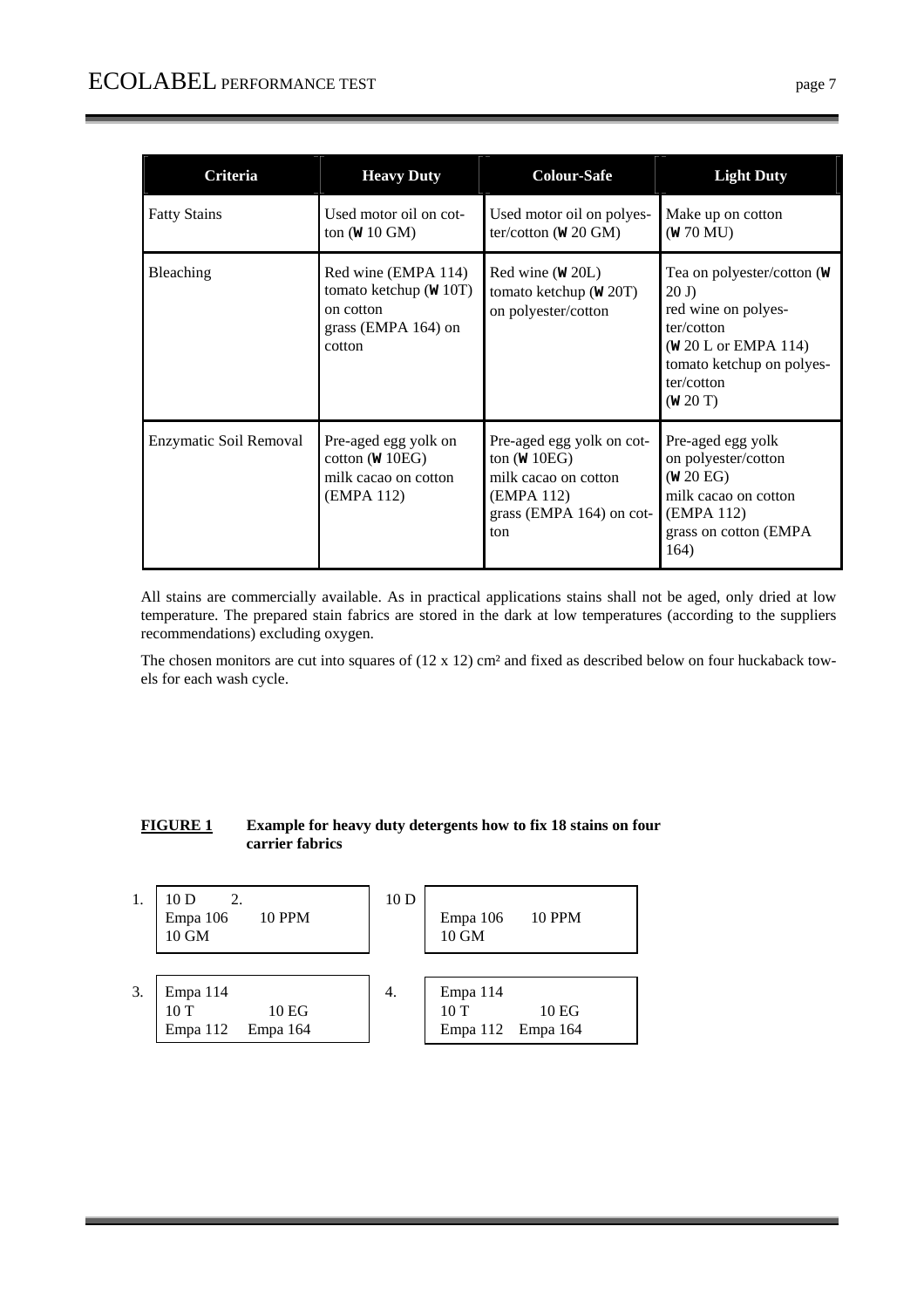# **FIGURE 2 Example for light duty detergents how to fix 18 stains on four carrier fabrics**



One further set of huckaback towels (each 4 pieces) must be prepared to spend time between two washes.

# 5 **Washing Performance**

Depending on the type of detergent, the following criteria will be evaluated:

| Test criteria                                                            | <b>Heavy Duty</b><br><b>Detergent</b> | <b>Colour-Safe</b><br><b>Detergent</b> | <b>Light Duty</b><br><b>Detergent</b> |
|--------------------------------------------------------------------------|---------------------------------------|----------------------------------------|---------------------------------------|
| Soil Removal                                                             | $^{+}$<br>from cycle 6 to 15          | from cycle 6 to 15                     | $^+$<br>from cycle 6 to 15            |
| <b>Stain Removal</b>                                                     | from cycle 6 to 15                    | $^{+}$<br>from cycle 6 to 15           | from cycle 6 to 15                    |
| Colour shift number                                                      | $^{+}$<br>after 25 cycles             |                                        |                                       |
| Basic degree of Whiteness<br>(Y-Value)                                   | $^{+}$<br>after 25 cycles             | after 25 cycles                        | after 15 cycles                       |
| Fabric Damage<br>(Loss in Tensile Strength and<br>Chemical Fibre Damage) | after 25 cycles                       | $^{+}$<br>after 25 cycles              |                                       |
| <b>Fabric Incrustation</b><br>(Organic and Inorganic Incrusta-<br>tion)  | $^{+}$<br>after 25 cycles             | $^{+}$<br>after 25 cycles              | $^+$<br>after 15 cycles               |
| Dye Transfer                                                             |                                       | $+$<br>after one cycle                 |                                       |

#### 5.1 Test Procedure

The monitors used for the evaluation must be from the same production lot. The appropriate amount is stored at low temperatures (according to the suppliers recommendations) under exclusion of light and oxygen. The material is cut into specimens of 12 x 12 cm and stored until ready for use in the dark and cold.

2 test monitors of each kind are used for every single wash and fixed on different huckaback towel carrier fabrics with the marked right side upwards. An extra set of four carrier fabrics will be used for the next wash cycle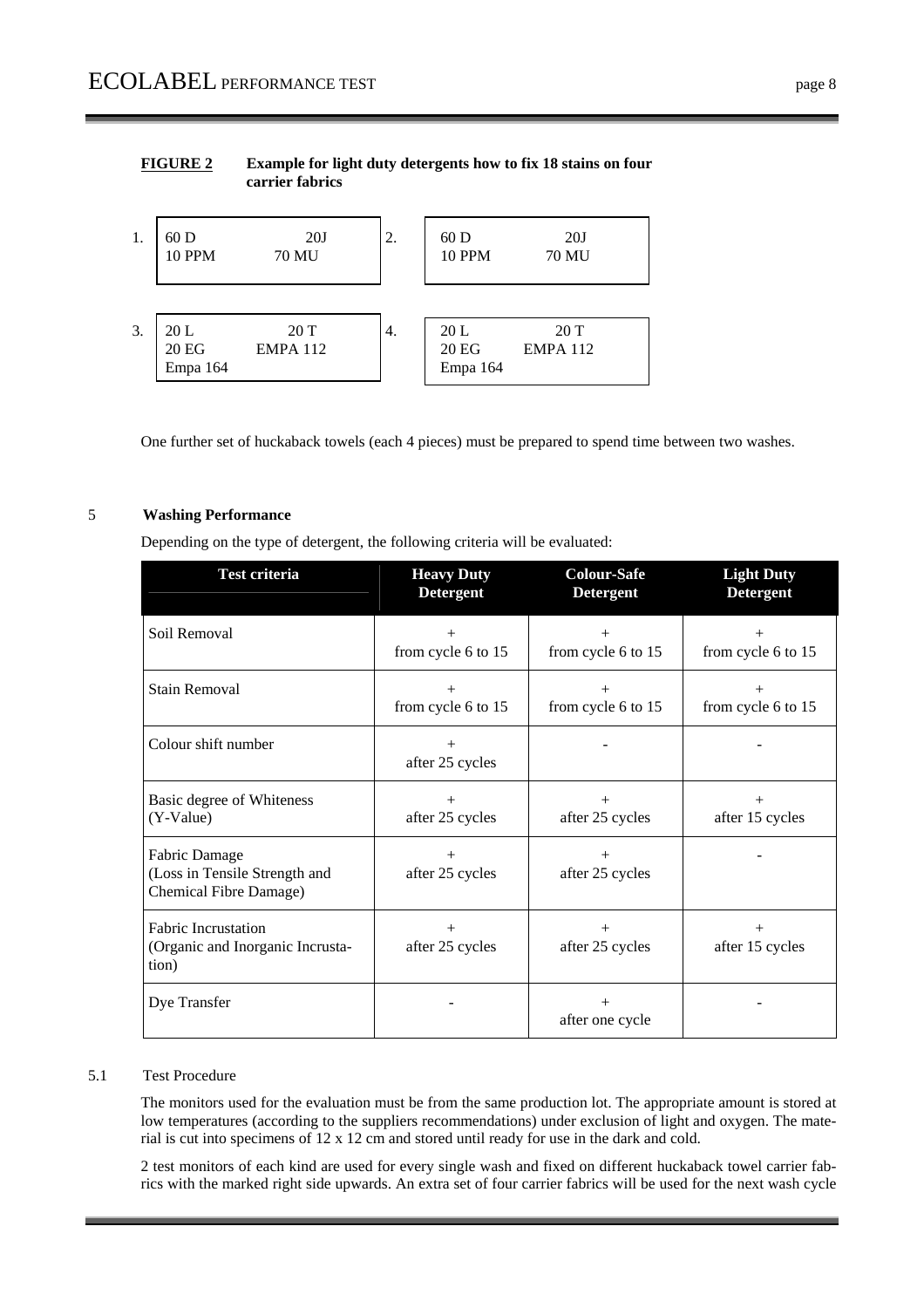in order to dry the first set in the meantime.

The prepared carrier fabric with the test swatches are evenly distributed in the wash load and washed in the respective programme parallel to washes at the same conditions using the reference detergent. After one wash they are removed from the machine. Afterwards the monitors are removed from the carrier and dried in the dark at ambient conditions lying flat on a sieve.

The whole procedure is repeated 10 times (washes 6 to 15).

#### **5.2 Evaluation**

The determination of the cleaning efficiency is carried out using a spectrophotometer which allows the measurement of the total reflectance over the wavelength of visual light filtering the UV part of the incoming spectrum by a filter. The Y-Values are determined under the following measuring conditions:

Measuring equipment: Datacolor Spectraflash 500 or 600 Measuring geometry: d / 8° D 65 / 10 $\degree$  observer with UV-filter (420 nm cut off) Measuring diameter: minimum 20 mm, the bigger the better Gloss: without Calibration: Measurements shall be carried out at the latest 8 hours after calibration with white tile and black trap.

For each soil monitor the mean of the 80 measurements (2 samples per soil x 4 readings x 10 wash cycles) are calculated. Standard deviation ought to be calculated from 10 washes and not from 80 measurements owing to the statistical dependence of the eight measurements in each wash.

The samples have to be measured at minimum fourfold on the marked right side.

The further evaluation of the results is performed considering the following remarks.

#### **5.2.1 Evaluation of Reference Detergents**

The heavy duty reference detergent is according to dosage and high activity of bleach system evaluated as good/very good performing detergent.

The colour-safe reference detergent is classified as a good performing detergent.

The light duty reference detergent is evaluated as a good performing detergent.

#### **5.2.2 "Fit for use criterion"**

The "Fit for use criterion" is defined with sufficient cleaning performance.

#### 5.2.3 **Final Evaluation procedure for cleaning performance**

Cleaning performance as essential criterion includes General detergency, soil removal and stain removal.

The rounded difference of the Y-values between reference detergent and detergent under test are evaluated for each test fabric and classified in steps of 2 discriminating units according to the following table: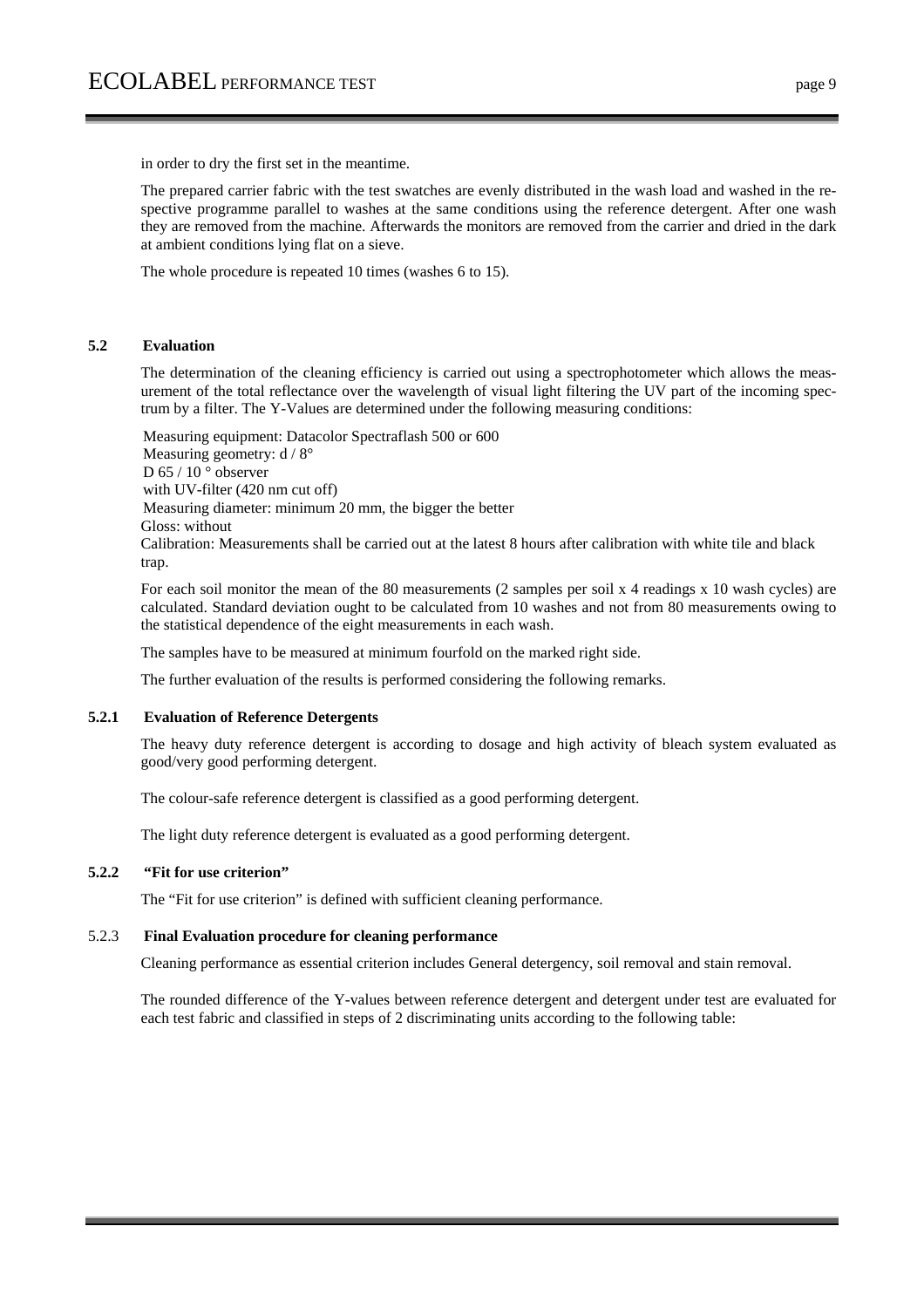| $\Delta$ to reference value | <b>Discriminating units</b> |
|-----------------------------|-----------------------------|
| $\leq 0.99$                 |                             |
| $1,00$ to $2,99$            | 2                           |
| 3,00 to 4,99                | 4                           |
| 5,00 to 6,99                | 6                           |
| $\geq 7,00$                 | 8                           |

Performance results of detergent under test better than the results of reference detergent are calculated with 0 units. That means, that bad results with one test fabric cannot be compensated by extra good results with other test fabrics.

Performance results on single soilings worse than 6 units (Heavy duty detergent), 4 units (Colour-safe detergent and Light duty detergent) according to the above mentioned table are not excepted, but one failure in this rule is allowed. In this case the maximal agreed number of units is charged as result. Heavy duty liquid detergents without bleach components will be charged with not more than this maximal unit number, even if calculation according the above table exceeds this number. This exception is foreseen for the test fabrics soiled with red wine, ketchup and grass. For heavy duty liquid detergent a maximum of 3 failures are allowed. The failures accepted are red wine, grass and another one. If failures occur these should be charged 6 CPUs for each soils.

Summarisation of the units for all test fabrics respecting the above mentioned exceptions shall not exceed the following number of discriminating **Cleaning Performance Units (CPU)**:

| <b>Heavy duty powder detergent</b> | 24 |
|------------------------------------|----|
| <b>Heavy duty liquid detergent</b> | 36 |
| Colour-safe detergent              | 10 |
| Light duty detergent               | 18 |

#### **6 Determination of Secondary Washing Effects**

In Annex D a scheme is given how to manage the samples of standard cotton cloth for determination of secondary washing effects.

#### **6.1. Loss in Tensile Strength**

Loss in tensile strength (TSL) is determined according to ISO 2267. It is carried out on 10 wet test specimens. The calculation of the tensile strength loss is related to the pre-washed fabric (initial value). TSL-value gives a quick information about possible damage caused by cellulase.

#### **6.2. Chemical Fibre Damage**

The chemical fibre damage (characterised by damage factor s) is determined by comparing the fluidity of a dissolved cotton sample in a solution of iron tartrate (EWNN<sub>mod(NaCl)</sub>-procedure as in DIN 54270 Part 3) or couoxam (as in DIN 54270 Part 2 or ISO 4312).

#### **6.3. Inorganic Incrustation**

The inorganic incrustation is determined by igniting a standard cotton sample after the agreed washes and weighing the residual ash according to DIN 53 919 part 2 with reference to the initial value of the pre-washed sample.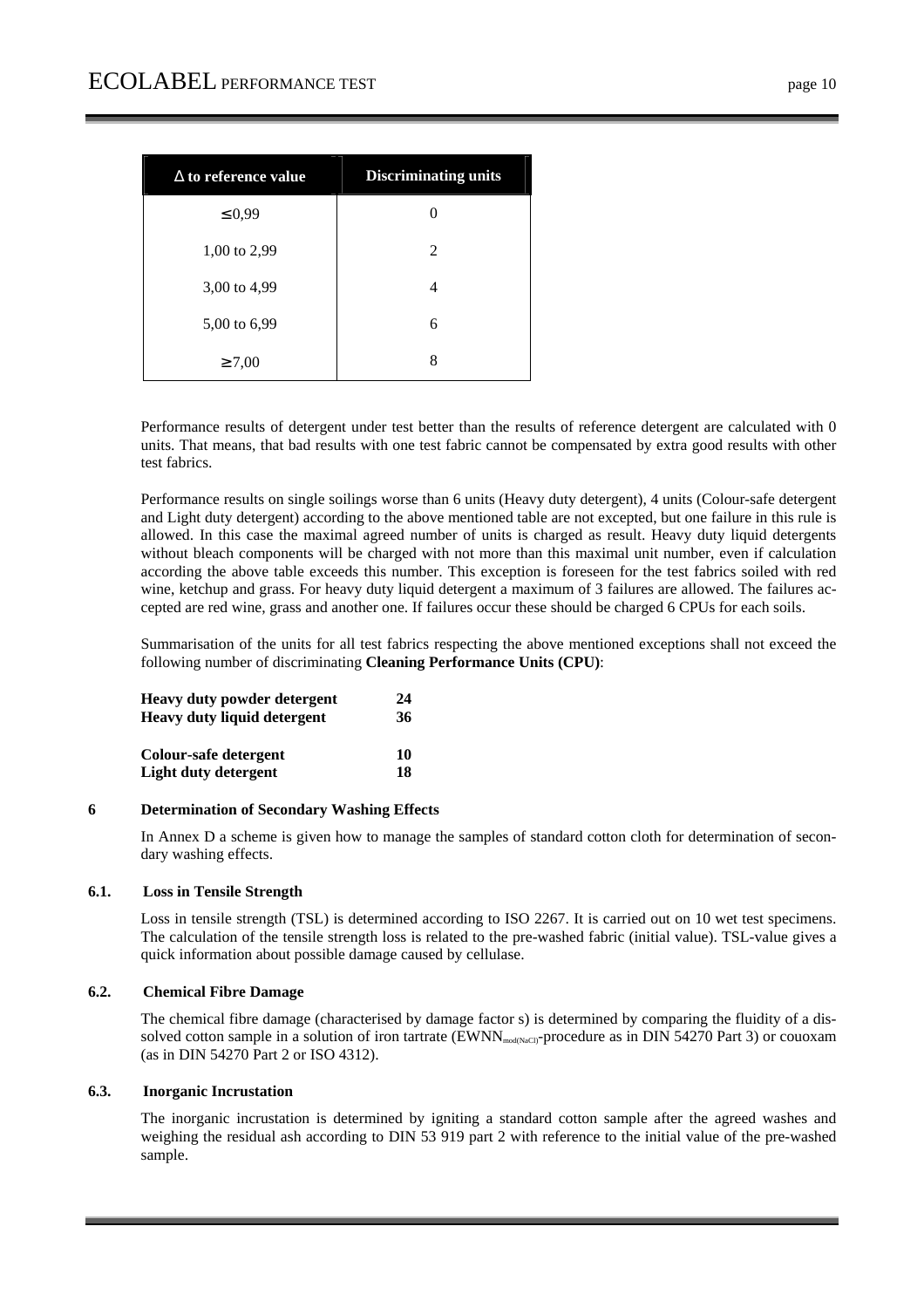#### **6.4. Organic Incrustation**

The organic incrustation (calcium soap, surfactants etc.) is determined by extraction of a sample of the standard cotton fabric with methanol after the 3 pre-washes and after the agreed number of washes using a soxhlet type extraction according to ISO 4312. After evaporating the solvent the residue is weighed and calculated as % of the textile extracted.

The determination is carried out according to ISO 4312 with the following exceptions: amount of test sample: 8 g Extraction solvent: methanol Test cloth is not cut into small pieces No use of an extract hull Duration of extraction: about 4 hours with 5 - 6 fillings per hour Drying temperature of the residue 80 °C Duration of drying the residue: at least 12 hours

#### **6.5. Basic Degree of Whiteness (Y-Value) and Colour Shift Number (FAZ-value)**

The Y-values and the colour shift numbers (FAZ-values) of the unsoiled standard cotton fabrics are determined after three pre-washes. The effect of the detergent under test is determined after 15 and 25 washes. From both standard cotton samples (1 and 5 for initial values respectively 2 and 4 for values after 15 and 25 washes) 8 measurements were taken. The samples have to be measured at minimum fourfold. Averages are calculated out of 16 single measurements.

Conditions of measurement:

Colour Shift Number (FAZ-Value) Measuring equipment: Datacolor Spectraflash 500 or 600 Measuring geometry: d / 8° D 65/10 °-observer with UV-light, that means without UV filter Calibration with "datacolor flourescent standard" Measuring diameter: minimum 20 mm, the bigger the better Gloss: without Calibration: for each set of testfabrics, - measurements shall be carried out at the latest 8 hours after calibration with white tile (e.g. datacolor international white calibration standard or equivalent) and black trap.

The colour shift number (FAZ-value) is not required when testing detergents free of optical brightener.

The measurement of the Basic Degree of Whiteness excludes the influence of UV-light which is excluded by an appropriate filter.

Measuring equipment: Datacolor Spectraflash 500 or 600 Measuring geometry:  $d / 8^\circ$ D 65 / 10 ° observer with UV-filter (420 nm cut off) Measuring diameter: minimum 20 mm, the bigger the better Gloss: without Calibration: for each set of test fabrics, -- measurements shall be carried out at the latest 8 hours after calibration with white tile (e.g. datacolor international white calibration standard or equivalent) and black trap.

#### **6.6. Determination of Dye Transfer**

#### **6.6.1 Dye Donators and Dye Acceptors**

In case of testing colour-safe detergents, fabrics, that have been dyed with the dyes listed below, are used as dye donators.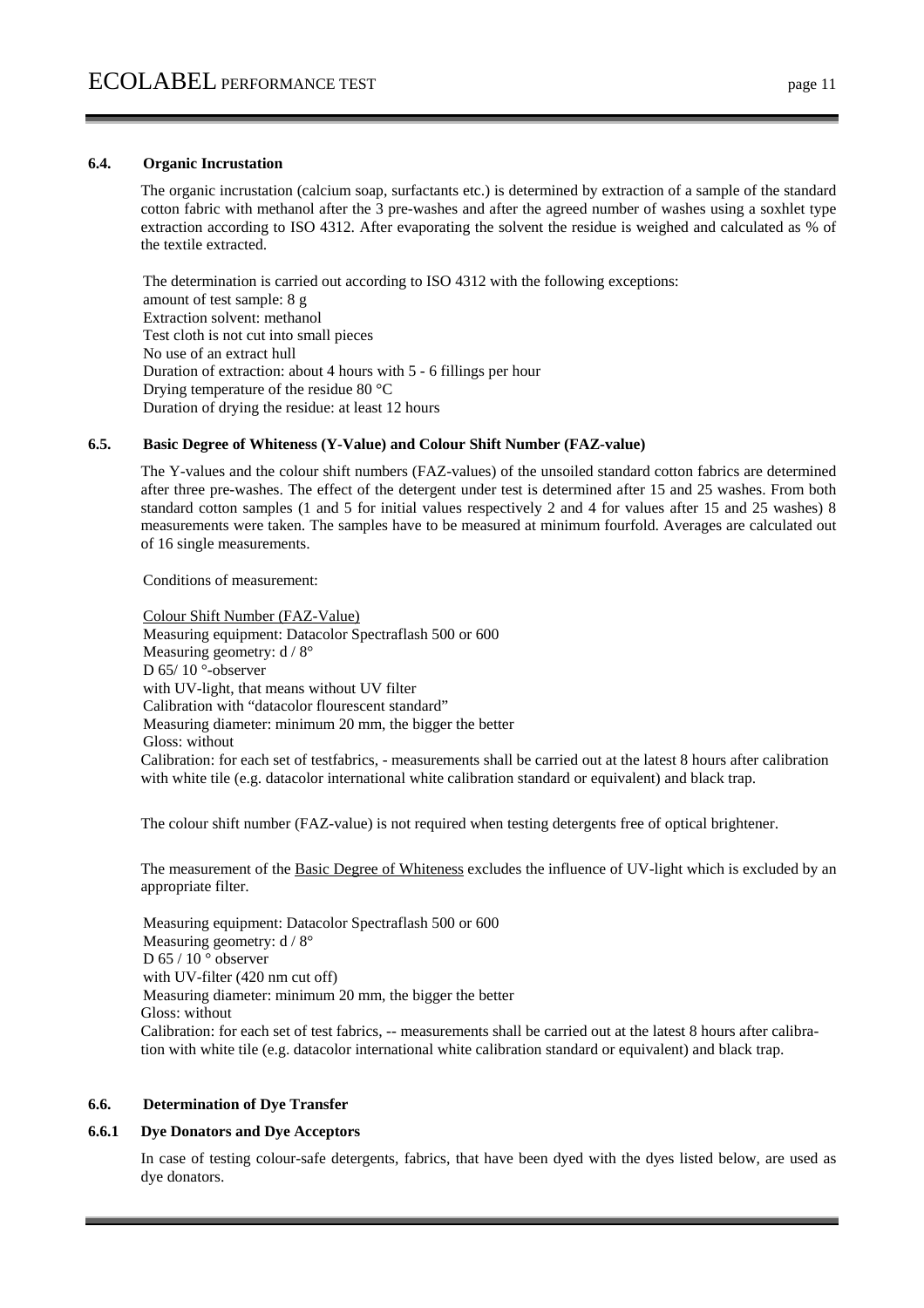They are typical dyestuffs for the respective fabrics and/or are used in large quantities by the textile industry: Kind of Dye Acceptor

| • C.I. Direct Blue 71 (wfk DB 71)          | Cotton    |
|--------------------------------------------|-----------|
| • C.I. Reactive Brown 7 (wfk RB 32)        | Cotton    |
| $\bullet$ C.I. Sulphur Blue 19 (wfk SB 19) | Cotton    |
| • C.I. Acid Blue 113 (wfk AB 113)          | Polyamide |

The direct dye has a poor water fastness. The reactive dye is deliberately not fixed too strongly so that there is dye transfer in the wash liquor.

The selection of the dyes may be object of change due to the state of the art and their availability.

Dye Acceptors

- Standard Cotton according to DIN 53919, part 1 (size 5,5 x 16 cm)
- Polyamide according to ISO 105 F03 (size 6 x 16 cm)

#### **6.6.2 Procedure**

The washes are done in a suitable laundering device (e.g. Lini-Test equipment) consisting of a water bath containing a rotable shaft which supports, radially stainless steel containers (diameter 7,5  $\pm$  0,5 cm, height 12,0  $\pm$ 0,5 cm) with  $525 \pm 50$  ml capacity each), the bottom of the containers being 4,5  $\pm$  1 cm from the centre of the shaft. The shaft/container assembly is rotated at a frequency of  $40 \pm 2$  1/min. The temperature of the water bath is thermostatically controlled to maintain the test solution at the prescribed temperature  $\pm 2^{\circ}C$ .

For the preparation of the wash liquor the same liquor concentration and water hardness is used as in the washing machine. The product in test (amount for 1 l) is dispersed in 1 l of lukewarm water using a magnetic stirrer and then rapidly heated until the liquor reaches 40°C.

Dye donator (0,3 g) and dye acceptor are placed in the container (no addition of steel balls). Both textiles are not fixed to each other. The volume to give the correct liquor : fabric ratio 100 : 1 is added and the containers are placed in the preheated (40°C) machine. Temperature raises 2°C per minute up to 60°C and the wash is continued for 20 minutes at this temperature.

After the wash the textiles are removed and rinsed twice for 1 minute in warm running water, then in cold running water for 10 minutes. Textiles are dried hanging in the air (no direct sun).

#### **6.6.3 Evaluation**

In order to assess the dye transfer after one wash, colour differences ∆E between the standard cotton or polyamide piece washed without and with dye donator is determined. Measurements are taken at two defined areas of the dye acceptor using an appropriate device (e.g. datacolor). The instrumental assessments on colour fastness are done according to ISO 105-A04. They are based on ISO 105-A03 (Grey scale for assessing staining). The measurements for all products to be compared are performed using one common calibration and the same conditions.

Measuring equipment: Datacolor Spectraflash 500 or 600 Measuring geometry:  $d / 8^\circ$ D 65 / 10 ° observer with UV-filter (420 nm cut off) Measuring diameter: minimum 20 mm, the bigger the better Gloss: without Calibration: for each set of test fabrics, measurements shall be carried out at the latest 8 hours after calibration with white tile (e.g. datacolor international white calibration standard or equivalent) and black trap.

# 7. TEST REPORT AND EVALUATION OF RESULTS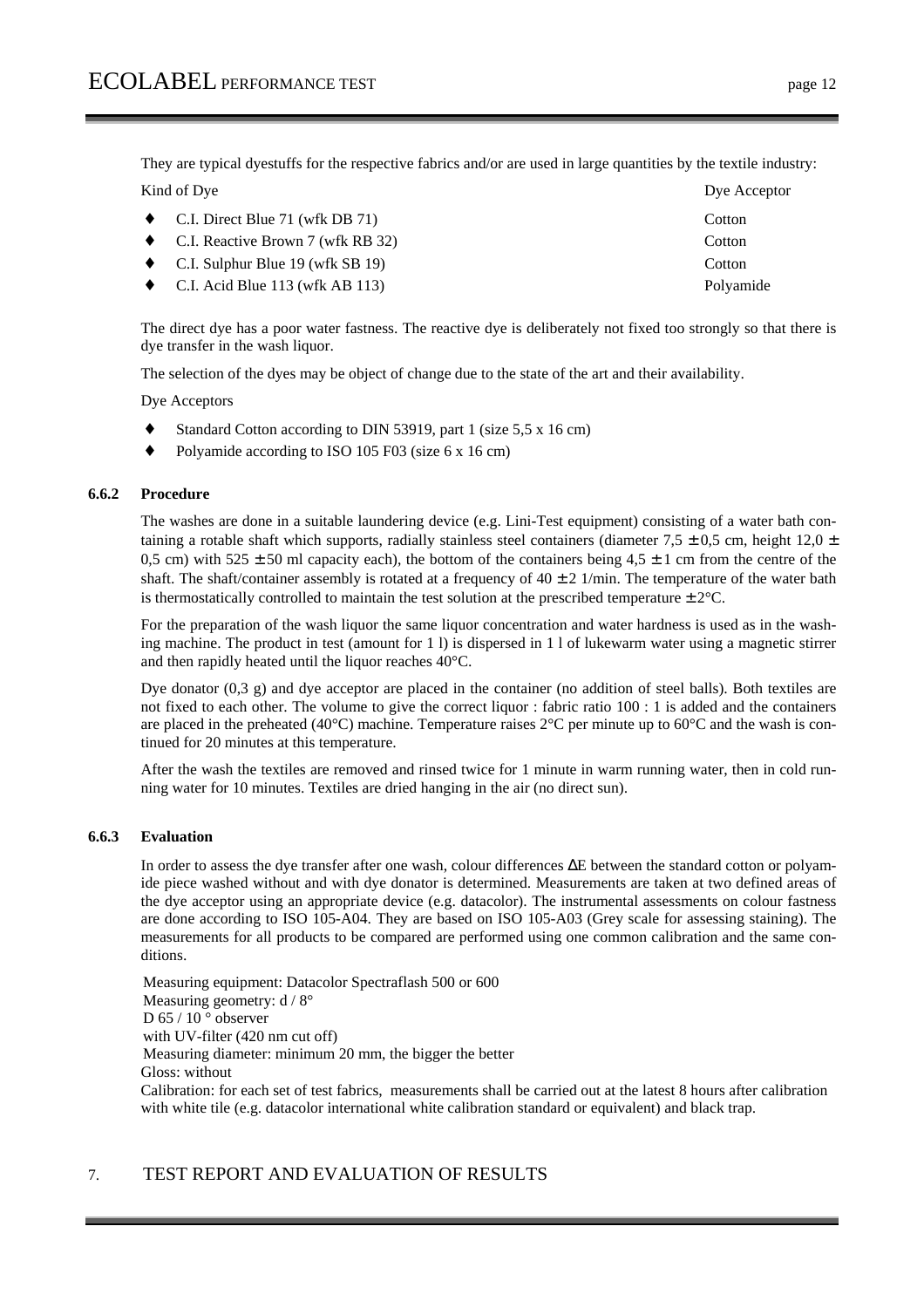# 7.1. **Test Report**

The test report must contain the following :

# 7.1.1. **Test Procedure**

- exact description of the test product
- origin of the product (trade name, code, and other relevant data)
- time frame of the test
- dosage and way of dosage
- detergent concentration in the laboratory washing device and kind of device (e.g. linitest)
- type of washing machine, selected programme, amount of water in main wash
- wash temperature
- water hardness (mmol/L) total and ratio  $Ca/Mg$ ; way of producing the hardness
- load in kg
- composition of load (types, individual weights, fibre composition of the coloured and white textiles
- characteristics of soils and stains used including fibre substrates
- statistical details on the test design
- kind and type of used measuring devices

# 7.1.2. **Test Results**

The results of the test product P and the reference product R have to be correlated for the defined test criteria. The individual results are summarised for the different criteria and set into correlation to the results achieved with the reference product R.

#### **Heavy duty and colour-safe detergents:**

1. Cleaning and Stain Removal Performance on Single Wash Monitors

Cleaning Performance Units (CPU) achieved according to point 5.2

2. Secondary Washing Effects

Chemical damage factor after 25 washes in %

Loss of tensile strength after 25 washes in %

Organic incrustation after 25 washes in %

Inorganic incrustation after 25 washes in %

3. Colour Shift Number (FAZ-value) only for heavy duty detergents

FAZ-value after 15 and 25 washes

4. Basic Degree of Whiteness

Y-value after 15 and 25 washes

5. Determination of Dye Transfer on white single-wash textiles only for colour-safe detergents

 Instrumental assessment (colour differences ∆E, grey scale for assessing staining) of the dye acceptors and average of the samples under test.

6. Significant Observations that Require Noting

 Any points not covered by the test programme, or minimum requirements of washing performance, that would prevent granting of the ecolabel.

#### **Light duty detergents:**

1. Cleaning and Stain Removal Performance on Single Wash Monitors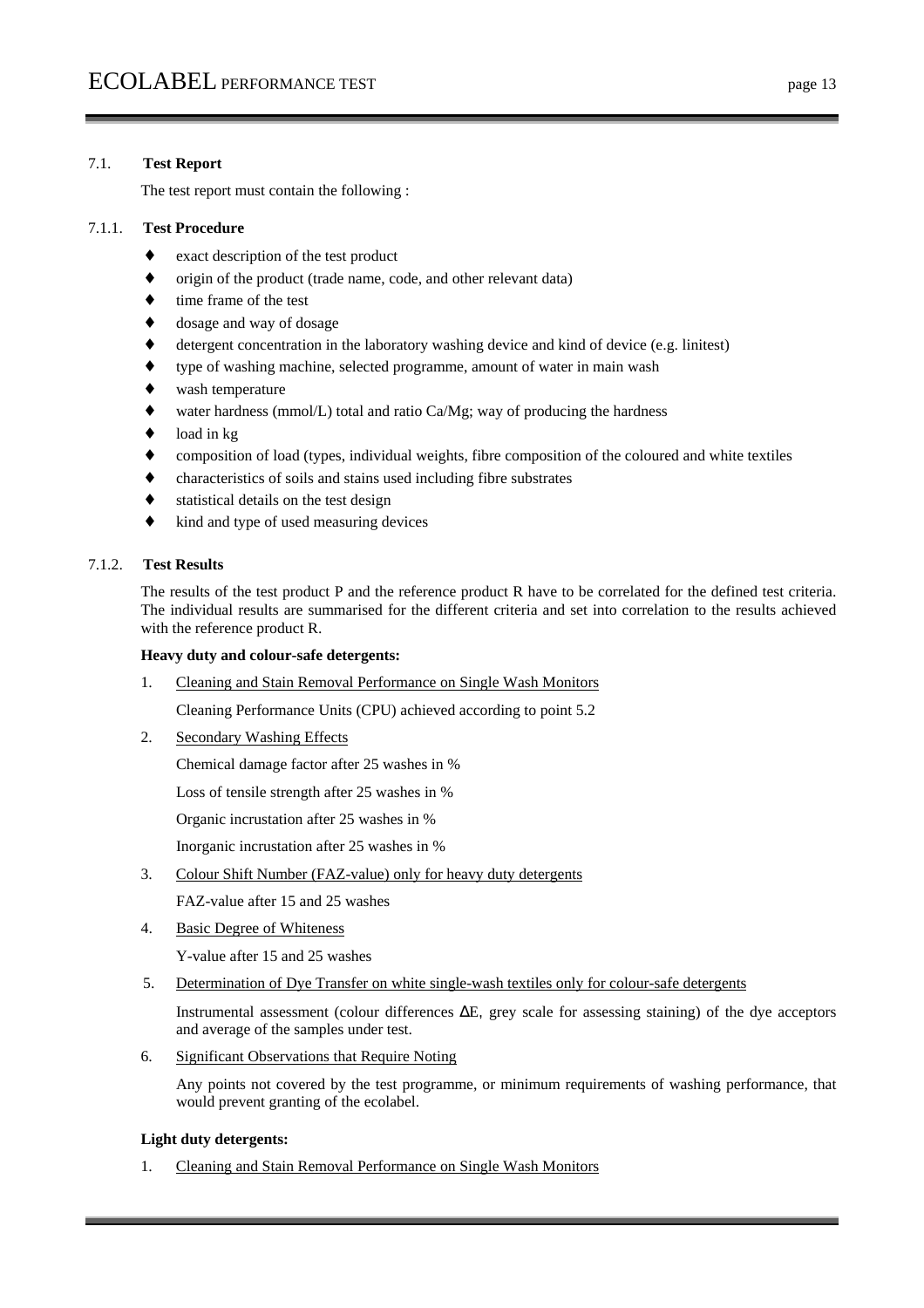Cleaning Performance Units (CPU) achieved according to point 5.2

2. Secondary Washing Effects

Organic incrustation after 15 washes in %

Inorganic incrustation after 15 washes in %

3. Basic Degree of Whiteness

Y-value after 15 washes

4. Significant Observations that Require Noting

 Any points not covered by the test programme, or minimum requirements of washing performance, that would prevent granting of the ecolabel.

#### 7.2. **Evaluation of Results**

The minimum requirements of washing performance which have to be fulfilled by the detergent product under test are expressed for the individual criteria in absolute terms or grades.

The test criteria are differentiated into criteria of lower priority for cleaning performance described in chapter 5.2 and for secondary washing effects listed in chapter 6. Criteria of lower priority are:

Heavy duty detergent: Inorganic incrustations Colour-safe detergent: Basic degree of whiteness or inorganic incrustations Light duty detergent: Basic degree of whiteness or inorganic incrustations

The limits of these criteria can be extended on the responsibility of the test institute to max.  $+ 25$  % of the limiting value. The exception has to be notes with comment in the test report.

For the above listed criteria of lower priority one exception is allowed. The extended limits in this care are

#### **for colour – safe detergent: Basic degree of whiteness Ref – P < 3,0 for light duty detergents; Basic degree of whiteness P – Ref > 1,0**

In any case, for light duty detergents, the basic degree of whiteness has to be equal to or better than the original unwashed fabric.

In case of alternative use of an exception for inorganic incrustations minimum requirement value of max. +50% is accepted, but this value should not exceed the value of reference detergent. Ring test has shown that the test results for inorganic incrustations seem to depend significantly on specific conditions of the method of determination.

**TABLE 1** lists the minimum requirements for the different criteria for the different detergent classes.

The test products meets the requirements, if it shows better or equal results in all criteria (with the exception of one of the above mentioned criteria of lower priority) than the calculated value derived from results of the reference product in table 1.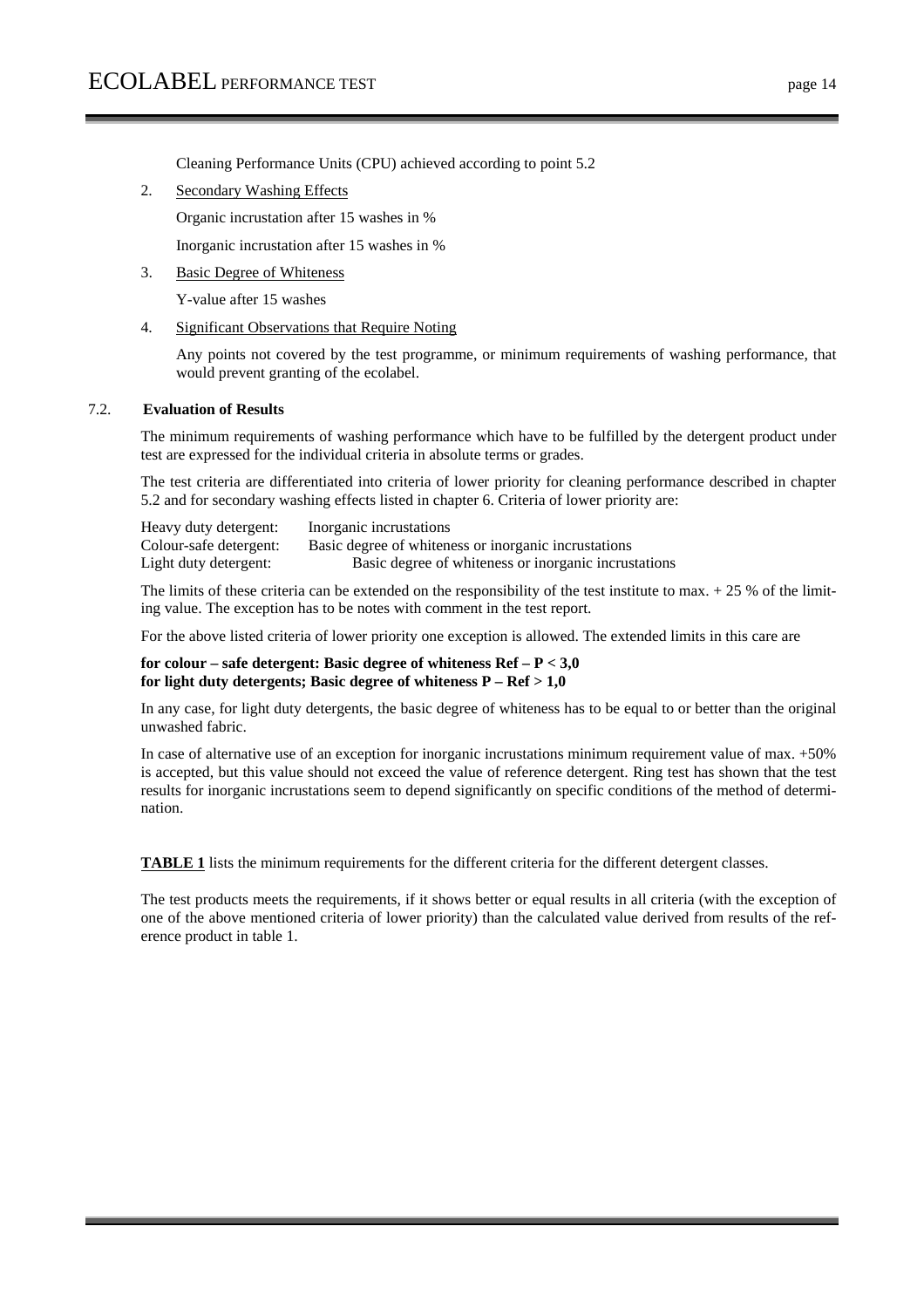# ECOLABEL PERFORMANCE TEST page 15

| <b>Test Criteria</b>                              | <b>Test Monitors</b>                                                            | <b>Heavy Duty Detergents</b><br>(containing FWA)                                 | <b>Colour-Safe Detergents</b>                | <b>Light Duty Detergents</b> |
|---------------------------------------------------|---------------------------------------------------------------------------------|----------------------------------------------------------------------------------|----------------------------------------------|------------------------------|
| <b>Cleaning and Stain Removal Effi-</b><br>ciency | <b>Single Wash Monitors</b><br>and Uniformly Produced<br>Stains (sum of grades) | Powder: CPU max. 24<br>Liquid: CPU max. 36                                       | CPU max. 10                                  | CPU max. 18                  |
| <b>Colour Shift Number</b>                        | <b>Standard fabric</b>                                                          | <b>Direction Red-Violet</b><br>max. 1,0; Direction<br><b>Blue-Green max. 3,0</b> | No requirements                              | No requirements              |
| <b>Basic Degree of Whiteness Y</b>                | <b>Standard fabric</b>                                                          | $R - P < 2,0$                                                                    |                                              | $P - R > 2.0*$               |
| <b>Dye Transfer</b>                               | Colour acceptors <sup>[1]</sup>                                                 | No requirements                                                                  | $R - P < 0.5$                                | No requirements              |
| <b>Loss in Tensile Strength</b>                   | <b>Standard fabric</b>                                                          | Max 12 %                                                                         | Max 12 %                                     | No requirements              |
| <b>Chemical Fibre Damage</b>                      | <b>Standard fabric</b>                                                          | Max. 0,25                                                                        | Max. 0,1 %                                   | No requirements              |
| <b>Inorganic Incrustation</b>                     | <b>Standard fabric</b>                                                          |                                                                                  | Max 2,5 %                                    |                              |
| <b>Organic Incrustation</b>                       | <b>Standard fabric</b>                                                          |                                                                                  | Powders Max. $1,0\%$<br>Liquids Max. $1,5\%$ |                              |

**[1] Average over all items** 

**R = Reference** 

**P = Product** 

**\* = In any case equal to or better than the original unwashed fabric** 

**TABLE 1 Minimum Requirements for the Ecolabel**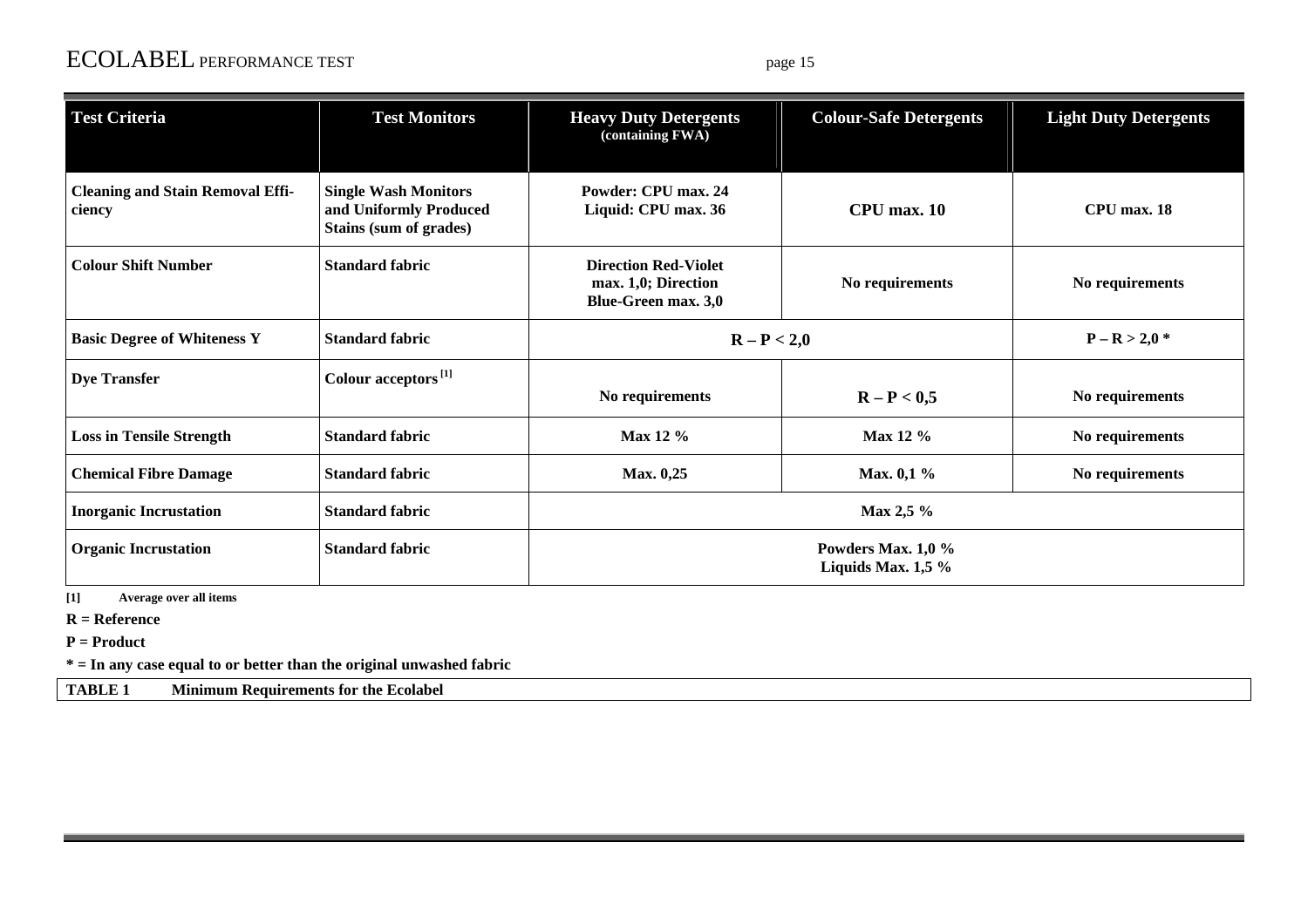| Ingredient                                                         | $\%$  | Tolerance $(\pm)$ |
|--------------------------------------------------------------------|-------|-------------------|
| Linear sodium alkyl benzéne sulfonate                              | 8,8   | 0,5               |
| Ethoxylated fatty alcohol $C_{12-14}$ (7 EO)                       | 4,7   | 0,3               |
| Sodium soap (tallow soap)                                          | 3,2   | 0,2               |
| Foam inhibitor concentrate, 12 % silicon on inorganic carrier)     | 3,9   | 0,3               |
| Sodium aluminium silicate zeolite 4 A (80 % active substance)      | 28,3  | 1,0               |
| Sodium carbonate                                                   | 11,6  | 1,0               |
| Sodium salt of a copolymer from acrylic and maleic acid (granules) | 2,4   | 0,2               |
| Sodium silicate (SiO <sub>2</sub> :Na <sub>2</sub> O = 3,3:1)      | 3,0   | 0,2               |
| Carboxymethylcellulose                                             | 1,2   | 0,1               |
| Phosphonate (25% active acid)                                      | 2,8   | 0,2               |
|                                                                    |       |                   |
| Optical whitener for cotton (stilbene type)                        | 0,2   | 0,02              |
| Sodium sulfate                                                     | 6,5   | 0,5               |
| Protease (Savinase 8,0)                                            | 0,4   | 0,04              |
|                                                                    |       |                   |
|                                                                    |       |                   |
| <b>Basic Powder</b>                                                | 77,0  |                   |
| Bleach:                                                            |       |                   |
| Sodium perborate tetrahydrate (SPB4)                               | 20,0  |                   |
| Additive:                                                          |       |                   |
| Tetraacetylethylenediamine (TAED)                                  | 3,0   |                   |
|                                                                    | 100,0 |                   |

#### **NOTES**

1 The reference detergent is distributed in three separate parts:

a) Basic powder;

b) Sodium perborate tetrahydrate;

c) Tetraacethylethylenediamine.

The proportions of ingredients of the ready detergent are: 77 % basic powder; 20 % sodium perborate tetrahydrate; 3 % tetraacethylethylenediamine.

2 Due to the variability, which may result from the manufacturing procedure of the detergent or of its ageing, for comparative measurements, it is recommended to use a reference detergent supplied by one definite manufacturer from one definite production batch recently supplied. It is also recommended to keep the detergent and perborate separately in small quantities (e.g. 1 kg) and to use it within a limited time.

3 It is recommended that the detergent manufacturer should indicate the pH of the product supplied.

The ingredients shall be mixed prior to use. The maximum storage time after mixing is 7 days.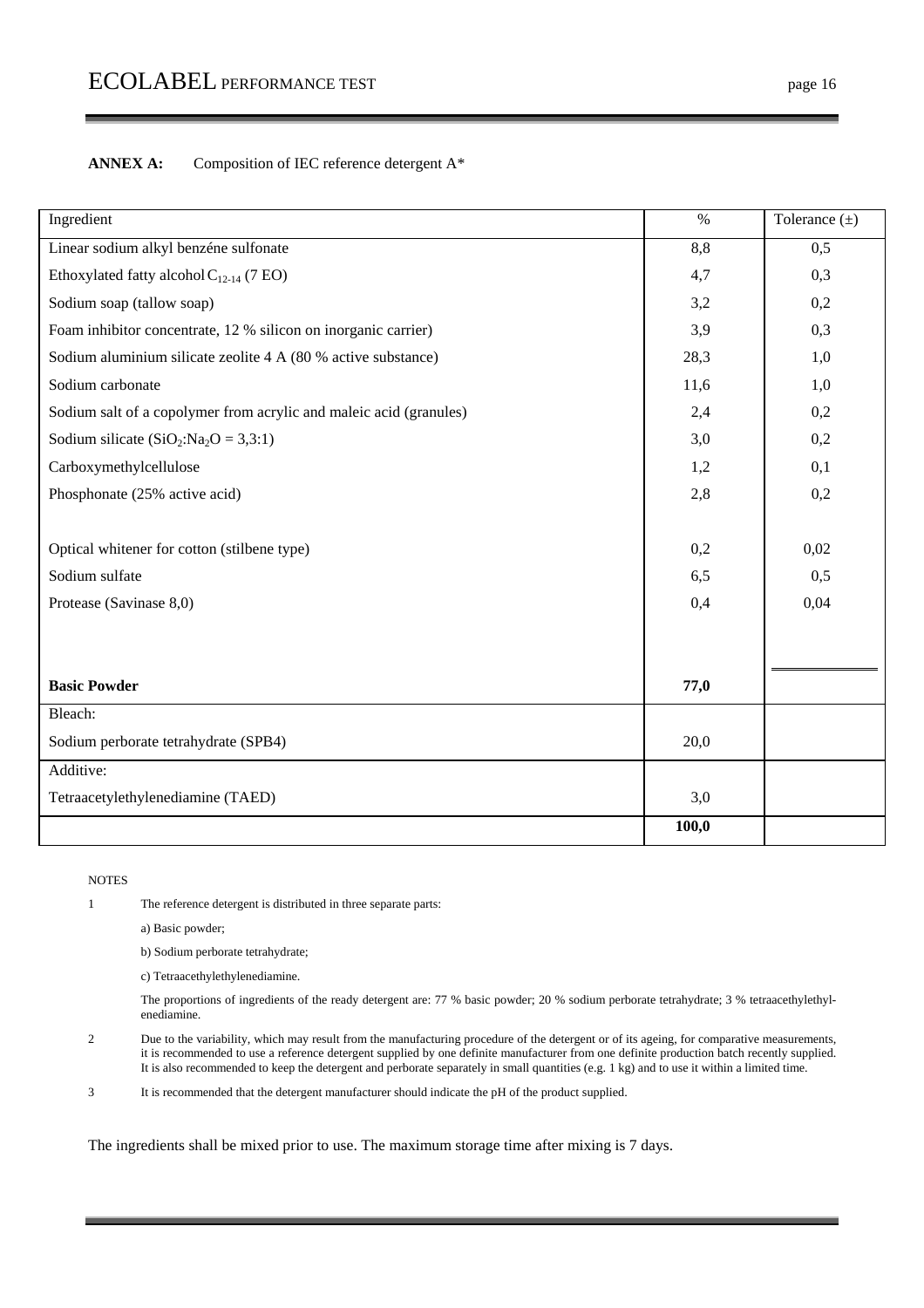# ANNEX B: Composition of Light Duty Reference Detergent

| 35 %  | Fatty alcohol ethoxylate $(EO = 7)$             |
|-------|-------------------------------------------------|
| 15 %  | Low foaming fatty alcohol ethoxylate            |
|       | (ethylenoxide/higher alkylene oxide-co-polymer) |
| 7,5 % | Sodium dodecyl sulfonate                        |
| 15 %  | Modified polycarboxylate                        |
|       | (suitable for liquid detergents)                |
| 5 %   | Ethanol                                         |
|       | Water add 100 %                                 |

#### NOTES

1 Due to the variability, which may result from the manufacturing procedure of the detergent or of its ageing, for comparative measurements, it is recommended to use a reference detergent supplied by one definite manufacturer from one definite production batch recently supplied.

The bottle shall be agitated lightly before use.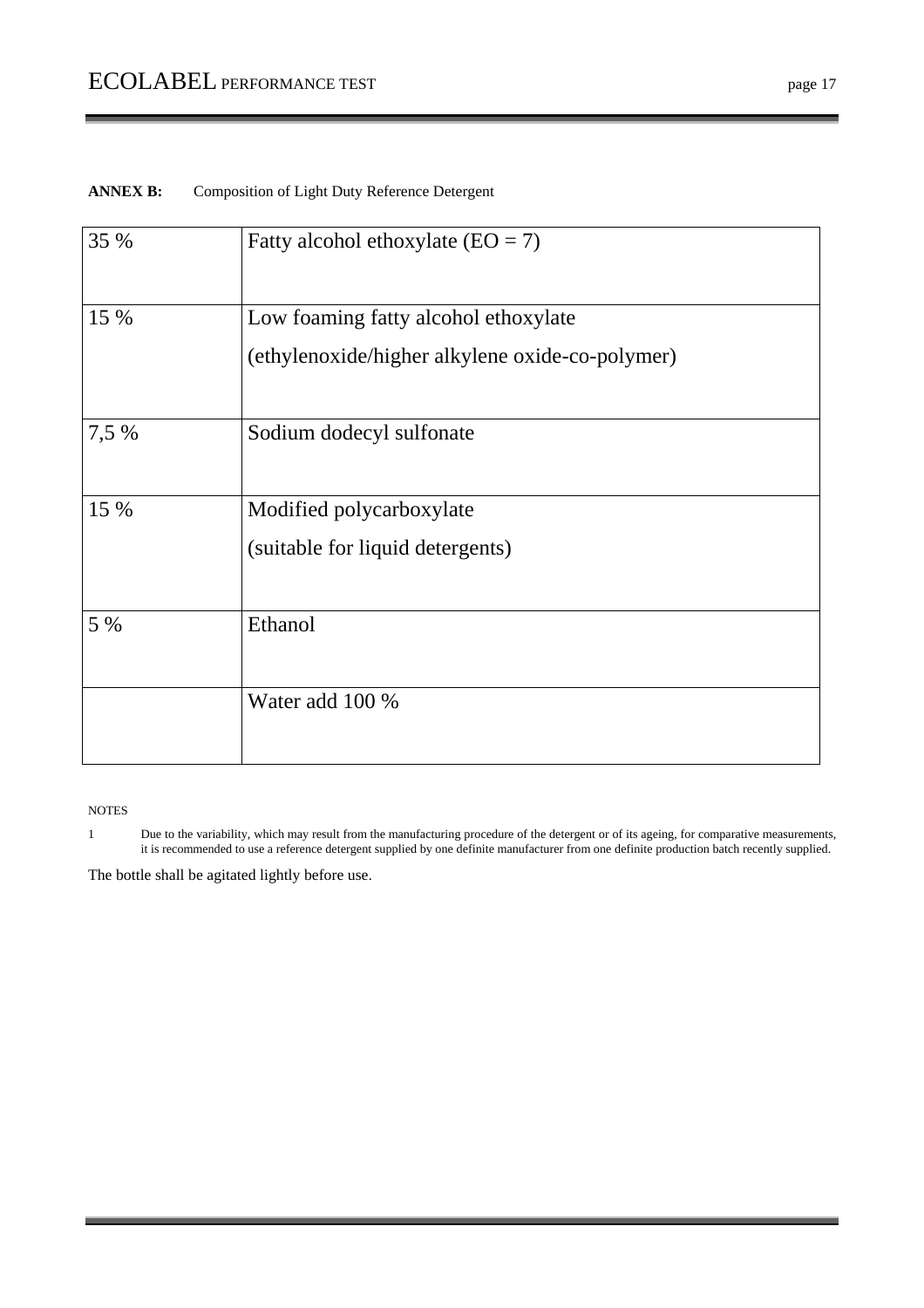**ANNEX C:** Programmes and description of programming the 40 °C cotton programme to a medium washing performance (Miele Novotronic W 375)

| <b>DETERGENT</b>  | P/L    | PROGRAMME*                                  | <b>PROGRAMMATION</b> |
|-------------------|--------|---------------------------------------------|----------------------|
| <b>Heavy Duty</b> | Powder | 40 Cotton Wash with water<br>plus button    | see $(1)$            |
|                   | Liquid | 40 Cotton Wash with water<br>plus button    | see $(1)$            |
| Colour-Safe       | Powder | 40 °C Cotton Wash with water<br>plus button | see $(1)$            |
|                   | Liquid | 40 °C Cotton Wash with water<br>plus button | see $(1)$            |
| <b>Light Duty</b> | Powder | 40 °C Delicate Wash                         | No                   |
|                   | Liquid | 40 °C Delicate Wash                         | N <sub>o</sub>       |

The wash programmes used for the different type of detergents are carried out without a pre-wash:

(1) Cotton 40  $\degree$ C with water plus button

Programming modus, disconnecting of "automatically adjustment of quantity of water proportional to quantity of laun- $\overline{dry}$ 

- 1) Door closed, machine off
- 2) Turn the Program choice position to "End"
- 3) Press buttons "delayed start" and "water plus" and meanwhile turn on the machine
- 4) Leave all buttons
- 5) LED's "Soak/prewash" and "Wash" are now illuminated

and Display shows "P 0".

- 6) Choose program postion "Minimum iron  $50^{\circ}$ C"
- 7) Display shows "P15 0"
- 8) Change to "P15 1" with short press on "Start"
- 9) Choose program position Cottons 75 °C
- 10) Display shows "P20 0"
- 11) Change to "P20 1" with short press on "Start"
- 12) Turn of the machine the changes are saved.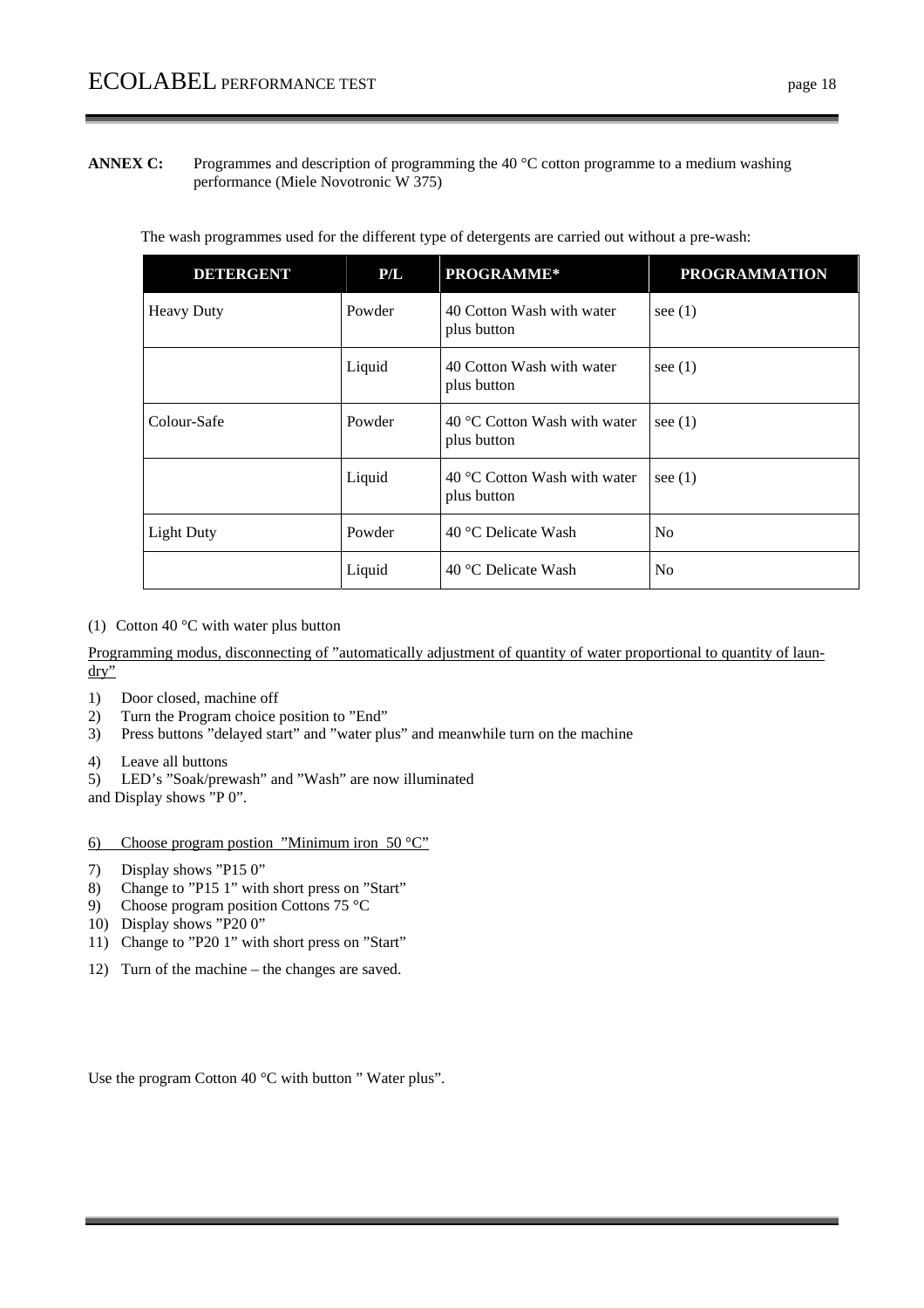**ANNEX D:** Scheme how to manage the samples of standard cotton cloth for determination of secondary washing effects of a heavy duty and colour-safe detergent.



| cotton<br>Code for standard<br>cloth | TSL                                                                    | <b>TSL</b> | TSL | TSL | TSL | TSL | TSL | TSL | TSL | TSL                | TSL                                              | 60 cm |
|--------------------------------------|------------------------------------------------------------------------|------------|-----|-----|-----|-----|-----|-----|-----|--------------------|--------------------------------------------------|-------|
|                                      |                                                                        |            |     |     |     |     |     |     |     | Incrust.<br>Inorg. |                                                  |       |
|                                      | Whiteness Ganz/<br>Color shift number/<br>Basic degree of<br>whiteness |            |     |     |     |     |     |     |     | Chemical damage    | Inorganic Incrustation<br>(single determination) |       |

#### **80 cm**

#### **Samples of standard cotton cloth No 2 and 4 for determination of secondary washing effects after 15 and 25 wash cycles**



 **80 cm**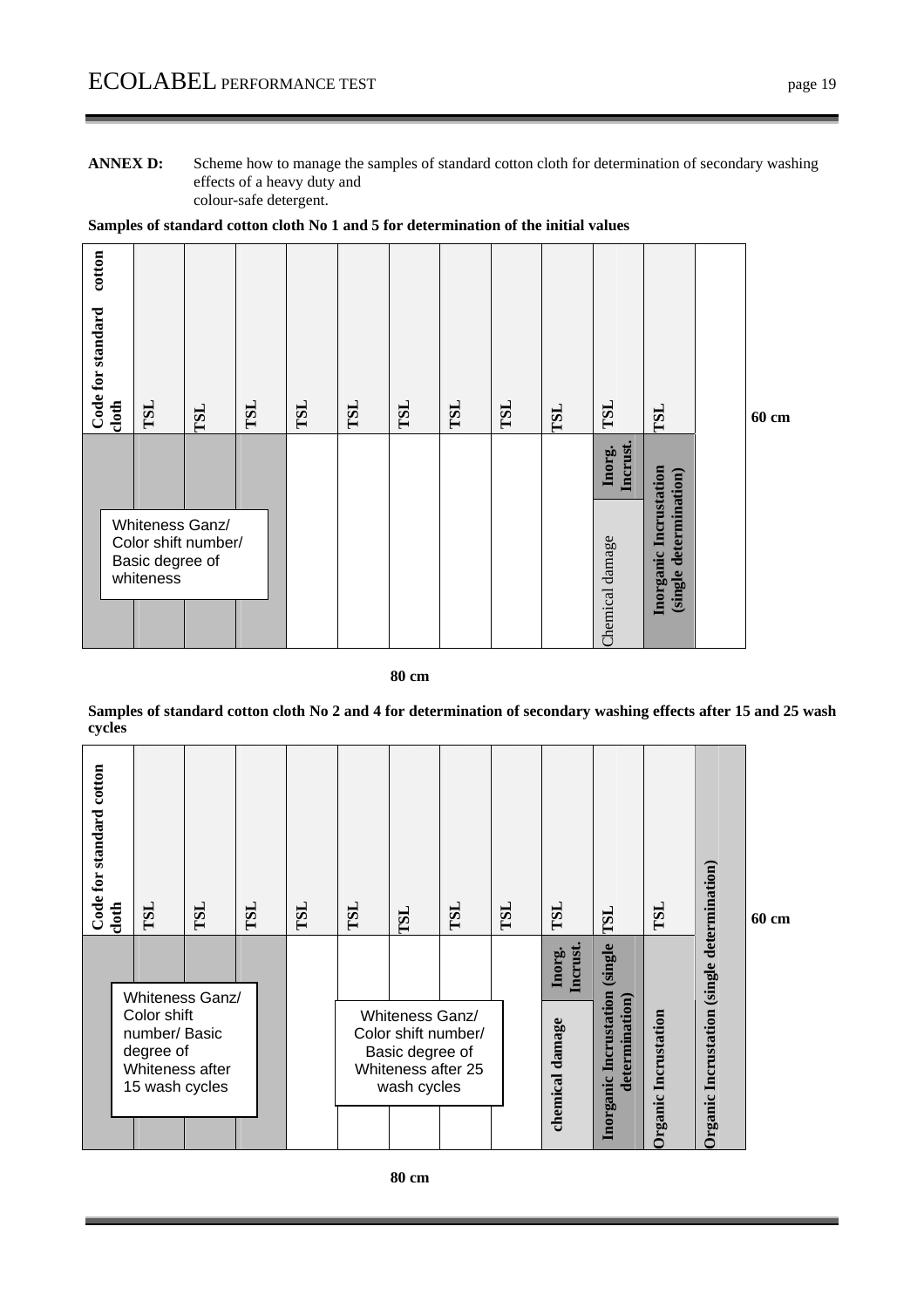Scheme how to manage the samples of standard cotton cloth for determination of secondary washing effects of a light duty detergent.



**Samples of standard cotton cloth No 1 and 5 for determination of the initial values** 

#### **80 cm**

# **Samples of standard cotton cloth No 2 and 4 for determination of secondary washing effects after 15 wash cycles**

| Code for standard cotton cloth<br>Inorganic Incrustation<br>Organic Incrustation<br>Y-Value |
|---------------------------------------------------------------------------------------------|
|---------------------------------------------------------------------------------------------|

 **80 cm**